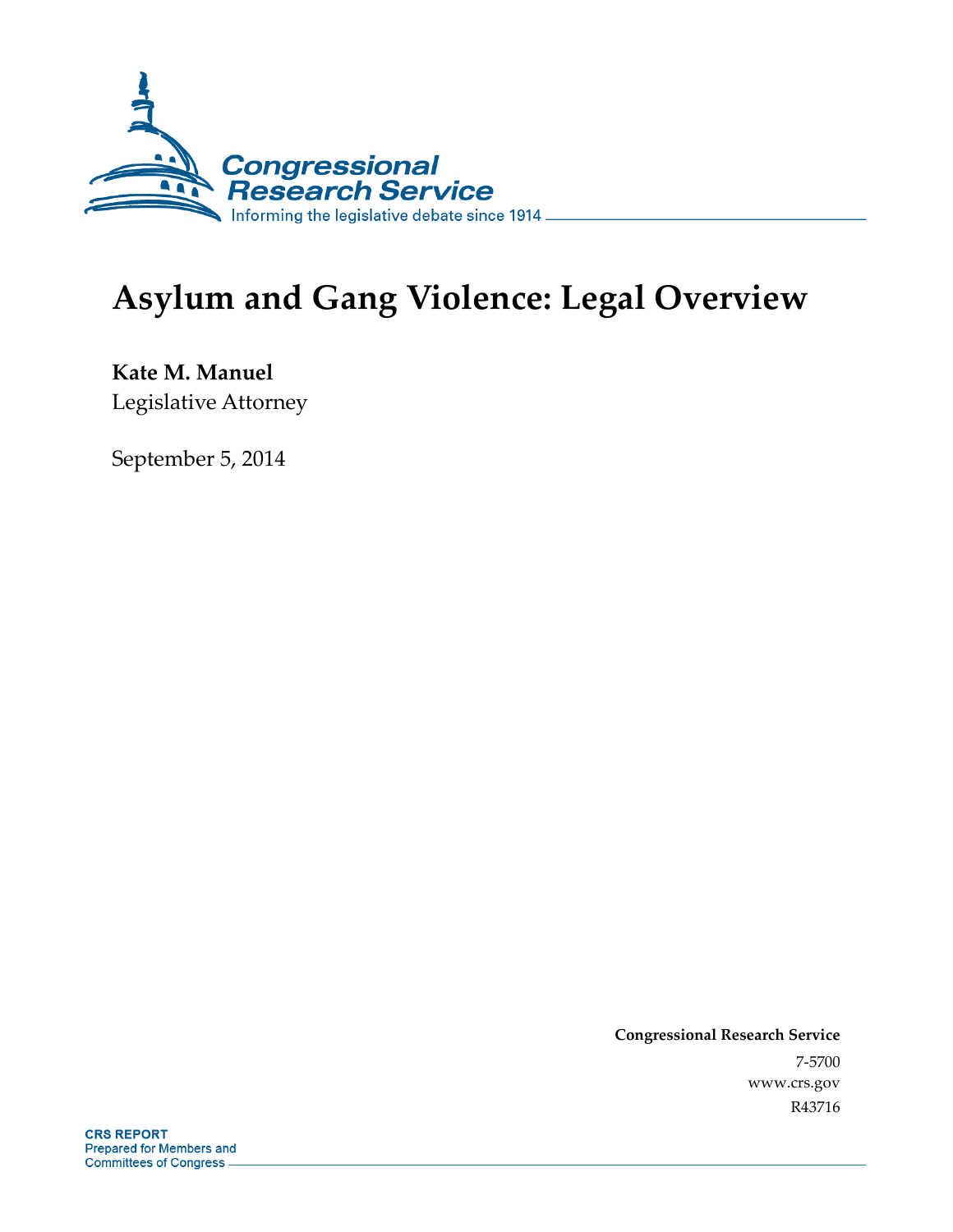## **Summary**

The recent increase in the number of unaccompanied alien children (UACs) apprehended at the border between Mexico and the United States has raised questions about the role that gang-related violence in Central America may play in determining whether such children are eligible for refugee status and asylum. Only aliens who are "refugees," as that term is defined by the Immigration and Nationality Act (INA), qualify for potential refugee status or asylum (two forms of discretionary relief that could enable UACs to enter or remain in the United States).

The INA's definition, in turn, generally encompasses individuals outside their home country who are unable or unwilling to return to that country because of "persecution or a well-founded fear of persecution on account of race, religion, nationality, membership in a particular social group, or political opinion." However, key terms within this definition—including *persecution* and *particular social group*—are not defined by statute or regulation. Instead, they have been construed by the Board of Immigration Appeals (BIA), the highest administrative tribunal for interpreting and applying immigration law, through a process of case-by-case adjudication, with the federal courts generally deferring to the BIA's interpretation insofar as it is based on a "permissible construction" of the INA. These cases center upon eligibility for asylum, because denials of applications for refugee status cannot be appealed. Denials of asylum by immigration judges in the course of formal removal proceedings, in contrast, may be appealed to the BIA and the federal courts of appeals.

*Persecution* has been construed to mean the infliction of harm by the government, or an entity the government is unable or unwilling to control, "upon persons who differ in a way regarded as offensive ..., in a manner condemned by civilized governments." A showing of past persecution establishes a rebuttable presumption that the alien has a well-founded fear of future persecution. Otherwise, aliens must prove they subjectively fear persecution, and there is a "reasonable possibility" they would suffer persecution if returned to their home country. Such a "reasonable possibility" can exist when there is less than a 50% chance of the occurrence taking place. This persecution must also be "on account of" a protected ground (e.g., race). The REAL ID Act of 2005 (P.L. 109-13) amended the INA to require that a protected ground "was or will be at least one central reason" for the persecution. However, *central reason* has been construed to mean a reason that is more than "incidental, tangential, superficial, or subordinate to another reason," not as the only or primary reason. Most protected grounds (i.e., race, religion, nationality, political opinion) are fairly straightforward in their definition, if not in their application in specific cases. *Particular social group*, however, has been construed in various ways by the BIA over the years.

When considered by the BIA or appellate courts in light of how the INA's definition of *refugee* is construed, claims to asylum based on gang-related violence frequently (although not inevitably) fail. In some cases, this is because the harm experienced or feared by the alien is seen not as persecution, but as generalized lawlessness or criminal activity. In other cases, persecution has been found to be lacking because governmental ineffectiveness in controlling the gangs is distinguished from inability or unwillingness to control them. In yet other cases, any persecution that is found is seen as lacking the requisite connection to a protected ground, and instead arising from activities "typical" to gangs, such as extortion and recruitment of new members. The particular social group articulated by the alien (e.g., former gang members, recruits) may also been seen as lacking a "common, immutable characteristic," social visibility (now, social distinction), or particularity.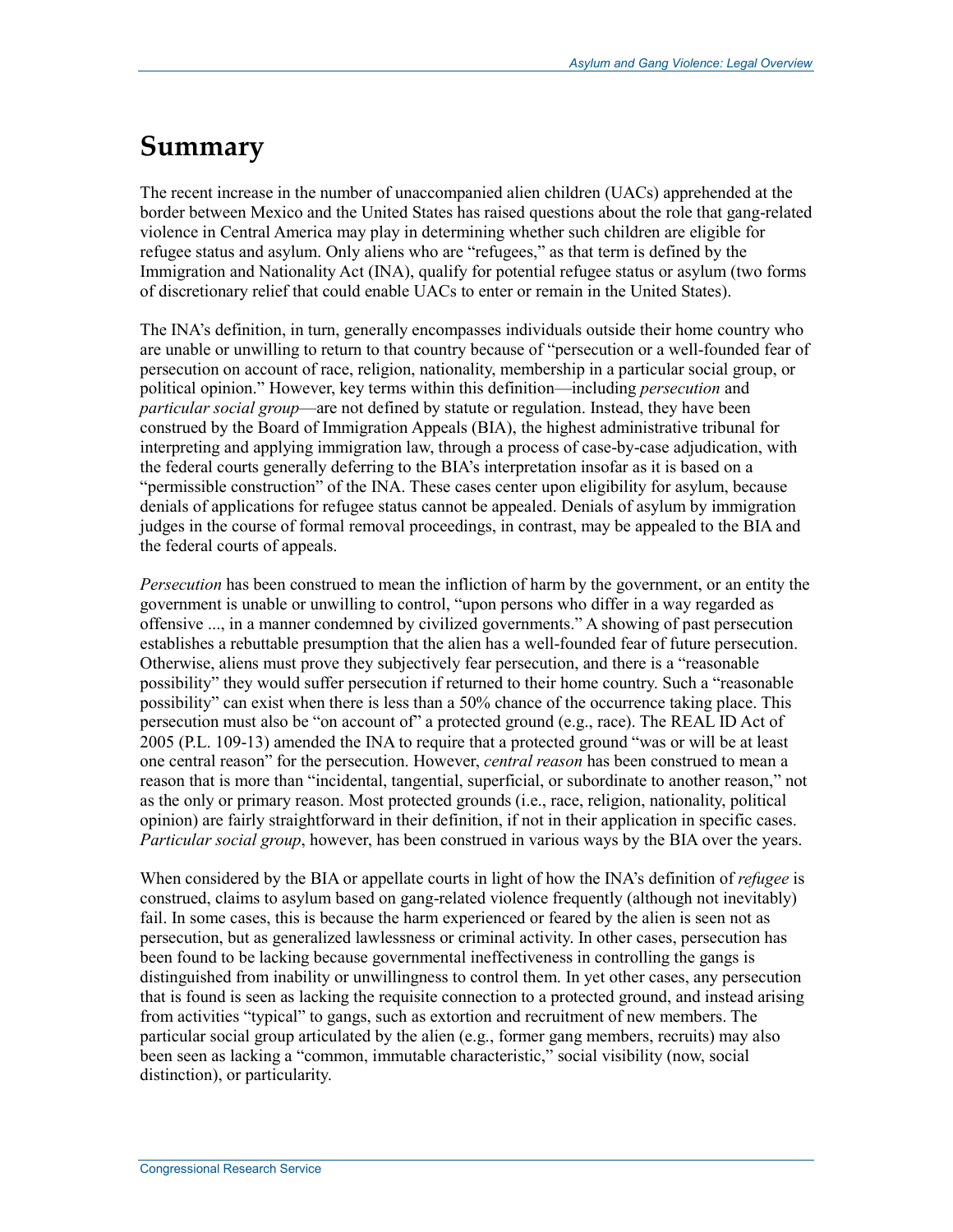## **Contents**

## Contacts

|--|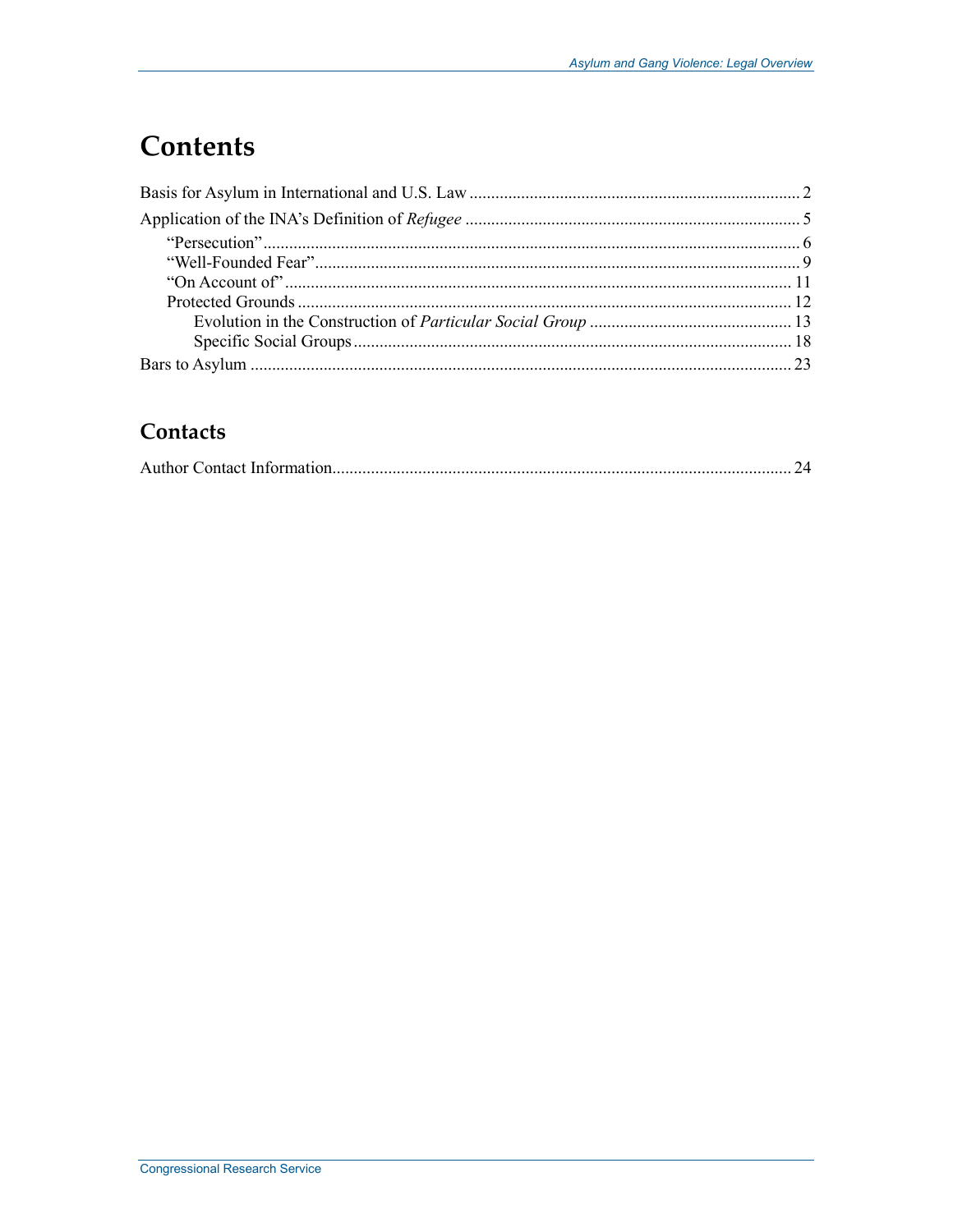he recent increase in the number of unaccompanied alien children (UACs) apprehended at the border between Mexico and the United States has raised questions about the role that gang-related violence in Central America may play in determining eligibility for refugee status and asylum.<sup>1</sup> Gang activity is wide-spread in El Salvador, Guatemala, and Honduras, $<sup>2</sup>$  and attempts by these governments to control such activity have been seen</sup> as ineffective, at best, or as violating the civil rights of persons perceived as gang members or associates, at worst.<sup>3</sup> The Office of the United Nations High Commissioner for Refugees (UNHCR) repeatedly noted this gang-related violence in its 2014 report, *Children on the Run: Unaccompanied Children Leaving Central America and Mexico and the Need for International Protection*.<sup>4</sup> Subsequently, in discussing the "surge" in the number of UACs arriving at the U.S.-Mexican border in FY2014, the UNHRC reiterated that 58% of these children cite "violence" in their home countries as "at least one key reason" for leaving.<sup>5</sup> T

Refugee status and asylum are two forms of discretionary relief that could enable UACs to enter or remain in the United States, and the Immigration and Nationality Act (INA) relies upon the same definition in determining eligibility for both.<sup>6</sup> In both cases, to be eligible, aliens must prove that they have experienced past persecution, or have a well-founded fear of future persecution, on account of race, religion, nationality, political opinion, or membership in a particular social group.7 However, refugee status may only be granted to aliens outside the United States, while asylum may only be granted to aliens arriving at a port of entry or the U.S. border, or within the United States.<sup>8</sup> Applicants for refugee status are also barred from appealing denials of their applications, while applicants for asylum are not.<sup>9</sup> Thus, an equivalent to the extensive body of case law construing and applying the INA's definition of *refugee* in the context of asylum is lacking in the context of refugee status. Instead, the meaning of *refugee* for purposes of refugee status is typically construed in light of asylum cases, and asylum is the focus of this report.

<sup>1</sup> *See, e.g.*, Richard Cowan, *Calls in U.S. Congress for Refugee Status for Central American Kids*, Reuters, June 27, 2014, *available at* http://www.reuters.com/article/2014/06/27/us-usa-immigration-children-

idUSKBN0F229L20140627; Julia Preston, *Rush to Deport Young Migrants Could Trample Asylum Claims*, N.Y. TIMES, July 19, 2014, *available at* http://www.nytimes.com/2014/07/20/us/rush-to-deport-young-migrants-couldtrample-asylum-claims-.html. For more on UACs, including the legal definition of an *unaccompanied alien child*, see CRS Report R43623, *Unaccompanied Alien Children—Legal Issues: Answers to Frequently Asked Questions*, by Kate M. Manuel and Michael John Garcia. For additional background on UACs, see CRS Report R43599, *Unaccompanied Alien Children: An Overview*, by Lisa Seghetti, Alison Siskin, and Ruth Ellen Wasem.

<sup>2</sup> *See generally* CRS Report RL34112, *Gangs in Central America*, by Clare Ribando Seelke.

<sup>3</sup> *See, e.g.*, Washington Office on Latin America (WOLA), Central American Gang-Related Asylum: A Resource Guide, May 2008, at 4-5, *available at* http://www.wola.org/sites/default/files/downloadable/Central%20America/past/ CA%20Gang-Related%20Asylum.pdf; Alexandra M. Gonçalves-Peña, *Challenging the "Political": U.S. Asylum Law and Central American Gang Warfare*, 65 GUILD PRAC. 242, 243 (2008).

<sup>&</sup>lt;sup>4</sup> This report is available at http://www.unhcrwashington.org/sites/default/files/

<sup>1</sup>\_UAC\_Children%20on%20the%20Run\_Full%20Report.pdf (last accessed: Aug. 12, 2014).

<sup>&</sup>lt;sup>5</sup> Jana Mason, Senior Advisor for U.S. Government Relations, UNHCR, Testimony before the Senate Committee on Appropriations, July 10, 2014, at 2, *available at* http://www.appropriations.senate.gov/sites/default/files/hearings/ UNHCR%20Statement%20UAC.7.10.14.FINAL\_.pdf.

 $6$  *See* INA §207(a)(2), 8 U.S.C. §1157(a)(2) (refugee status); INA §208(b)(1)(A), 8 U.S.C. §1158(b)(1)(A) (asylum). The INA is codified in Title 8 of the United States Code, and references to it in this report also include references to the corresponding sections of Title 8. However, Title 8 also includes provisions that are not part of the INA. Citations to such provisions will have no corresponding citation to the INA.

 $7$  INA  $\S 101(a)(42)$ , 8 U.S.C.  $\S 1101(a)(42)$ .

<sup>8</sup> *Compare* INA §207(b), 8 U.S.C. §1157(b) (refugee status); INA §208(a)(1), 8 U.S.C. §1158(a)(1) (asylum).

<sup>&</sup>lt;sup>9</sup> *Compare* INA  $\S 242(a)(2)(B)(ii)$ , 8 U.S.C.  $\S 1252(a)(2)(B)(ii)$  (asylum) *with* 8 C.F.R.  $\S 207.3(b)$  (refugee status).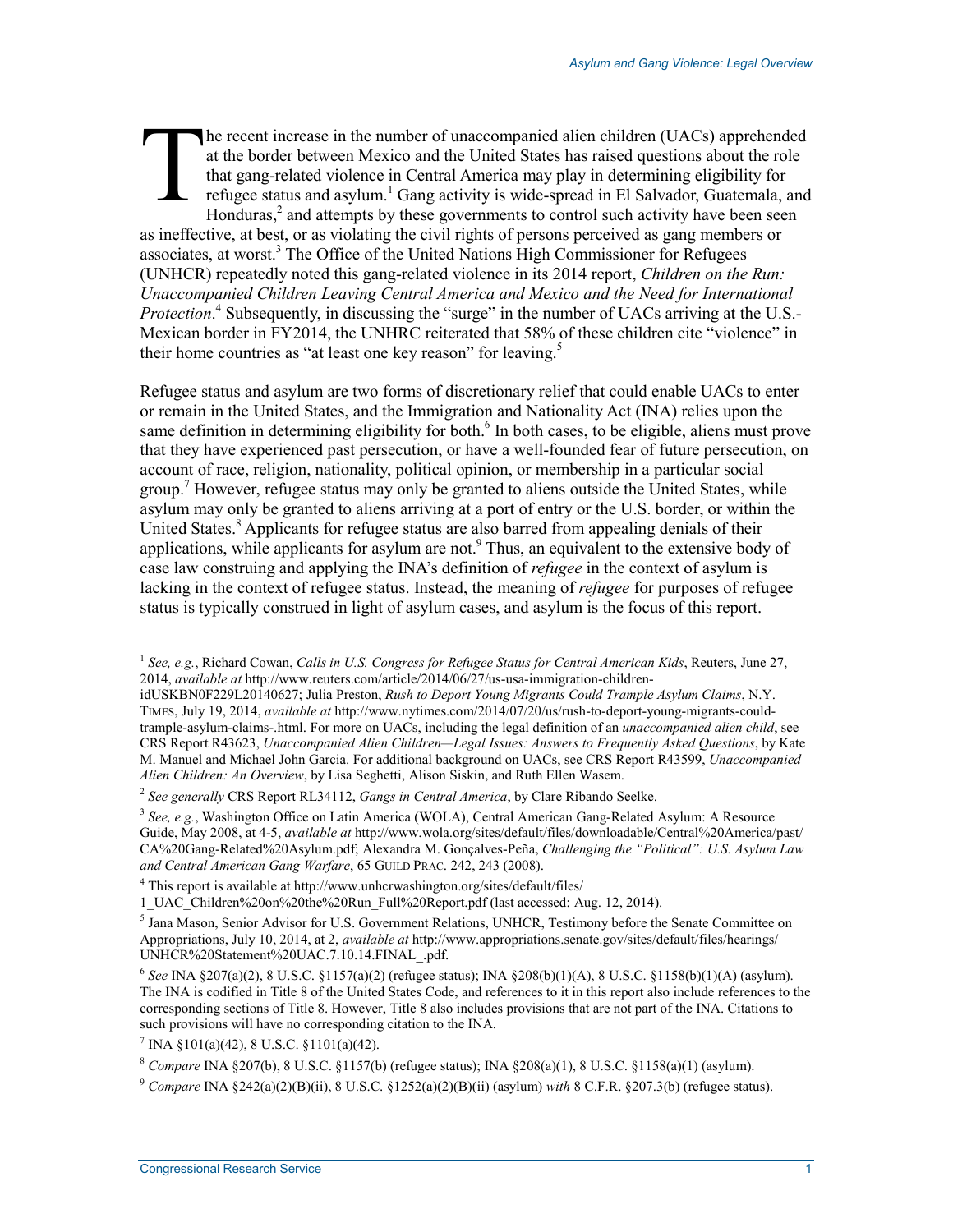The report provides an overview of the basis for asylum in U.S. law. It also discusses how key elements of the INA's definition of *refugee* have been construed and applied in gang-related asylum cases. The report briefly notes, in relevant places, related forms of relief from removal, such as withholding of removal under Section 241 of the INA or the Convention against Torture

### **USCIS or Immigration Judges: Who Has Jurisdiction over Which Asylum Claims?**

USCIS generally hears only so-called *affirmative applications* for asylum, or applications made by aliens who are not in removal proceedings. However, the William Wilberforce Trafficking Victims Protection Reauthorization Act (TVPRA) of 2008 (P.L. 110-457) amended the INA to provide that USCIS has "initial jurisdiction" over all applications for asylum filed by UACs, regardless of whether the UAC has been placed in removal proceedings. With the exception of applications by UACs, immigration judges within EOIR hear all *defensive applications* for asylum, or applications made by aliens in removal proceedings.

If an asylum officer denies the alien's application and the alien has a legal immigration status at the time of the denial, the alien remains in that status. However, if the alien is not in a legal immigration status at the time of the denial, he or she is placed in removal proceedings, and the application is reviewed *de novo* by an immigration judge in the course of removal proceedings.

The immigration judge's decision may be appealed to the BIA by either the alien (in the case of denials) or the government (in cases where asylum is granted). The BIA's decision, in turn, may be appealed by the alien to the federal courts of appeals. The government may not appeal BIA decisions to the appellate courts, but BIA decisions may be certified to the Attorney General, who can overturn them.

*See generally* 8 C.F.R. Part 208, Subpart A (asylum procedures); 8 C.F.R. §1003.1(h)(1)(i)-(iii) (certification of BIA decisions to the Attorney General).

and Other Cruel, Inhuman, or Degrading Treatment or Punishment, but does not provide a comprehensive treatment of these topics.

It is also important to note that many potentially relevant decisions—namely, those by asylum officers within U.S. Citizenship and Immigration Services (USCIS) and immigration judges within the Executive Office for Immigration Review (EOIR) at the Department of Justice (DOJ)—are not published. There are reasons to believe that USCIS and EOIR may be more receptive to gang-related asylum claims than the decisions by the Board of Immigration Appeals (BIA) and the federal courts of appeals discussed here.<sup>10</sup> However, USCIS and immigration judge decisions are not publicly available in the same way that published BIA decisions and federal court decisions are.

## **Basis for Asylum in International and U.S. Law**

The INA's current protections for refugees and asylees are grounded in the 1951 Convention Relating to the Status of Refugees and the 1967 Protocol Relating to the Status of Refugees.<sup>11</sup> The Convention generally defined a *refugee* as any person who

[a]s a result of events occurring before 1 January 1951 and owing to well-founded fear of being persecuted for reasons of race, religion, nationality, membership of a particular social

<sup>10</sup> *See, e.g.*, Matthew J. Lister, *Gang-Related Asylum Claims: An Overview and Prescription*, 38 U. MEM. L. REV. 727, 736 (2008) (noting a case wherein the immigration judge found that abandoned street children constituted a cognizable social group); Michele A. Voss, *Young and Marked for Death: Expanding the Definition of Particular Social Group in Asylum Law to Include Youth Victims of Gang Persecution*, 37 RUTGERS L.J. 235, 272 (2005) (noting a case wherein the immigration judge granted asylum to an alien who had been "heavily recruited" by a gang).

 $11$  Prior to being amended to reflect the protections of Convention and Protocol, the INA had its own provisions as to the treatment of refugees. *See, e.g.*, INA  $\S 203(a)(7)(A)(i)$ , 8 U.S.C.  $\S 1153(a)(7)(A)(i)$  (1976) (providing that "conditional entry" could be granted to aliens from a Communist-dominated area or from the Middle East who feared persecution on account of race, religion, or political opinion).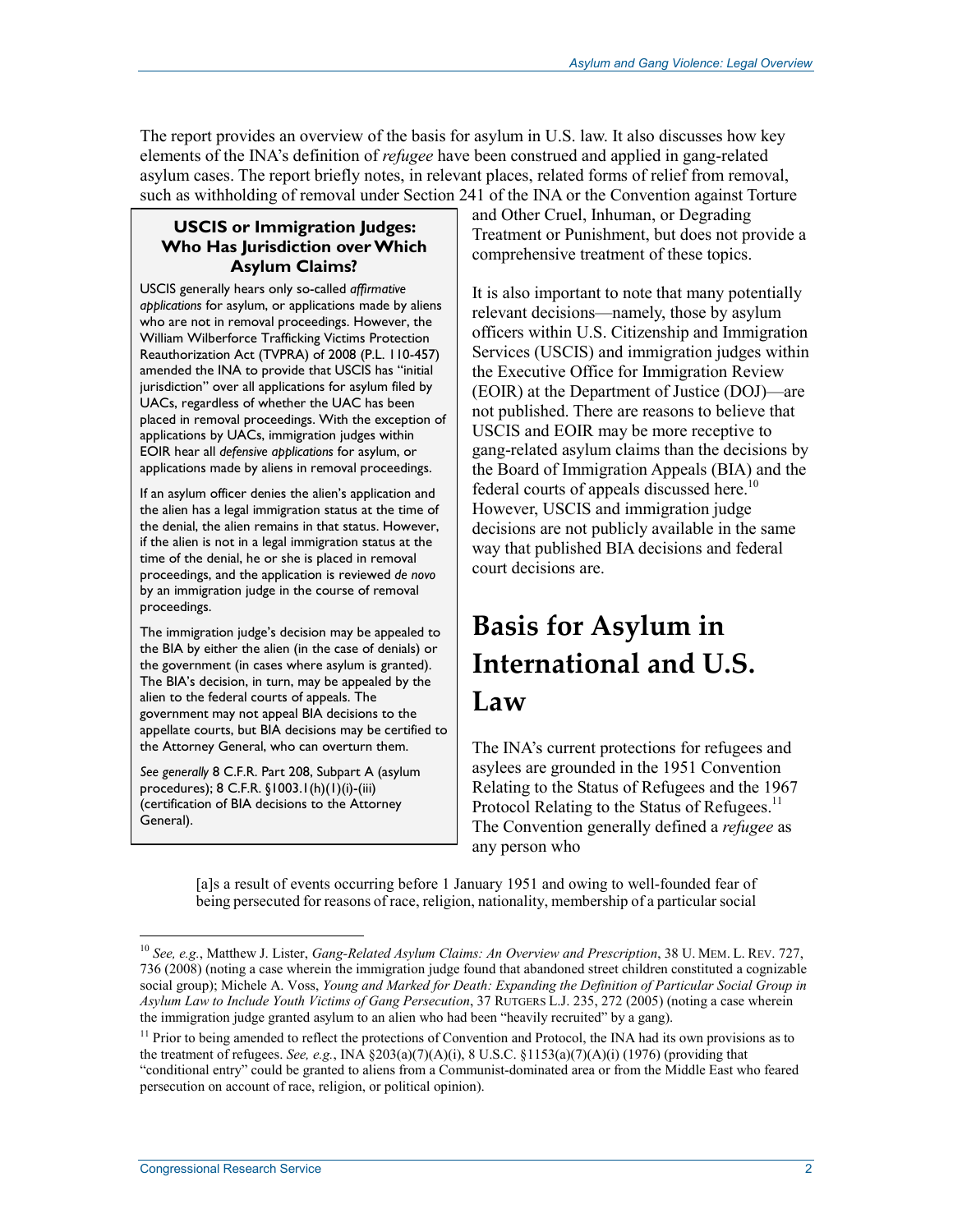group, or political opinion, is outside the country of his nationality and is unable or, owing to such fear, is unwilling to avail himself of the protection of that country, $12$ 

although persons who had "committed a crime against peace, a war crime, or a crime against humanity $\dot{y}$  were expressly excluded from this definition.<sup>13</sup> Most notably, the Convention barred nations which are parties to it from returning refugees to their home country (or another country) where they feared persecution.<sup>14</sup> It also obligated these nations to grant refugees freedom of religion and movement, the right to work and public education, and access to identity papers and travel documents, among other things.15 Conversely, it required refugees to respect the laws and regulations of their country of asylum.16 The United States was involved in drafting the Convention, but did not sign on as a party to it.<sup>17</sup> However, it did sign on as a party to the Protocol, which amended the Convention by removing the temporal restrictions (i.e., "events occurring before 1 January 1951") from its definition of *refugee*. 18

The Refugee Act of 1980 (P.L. 96-212) is widely recognized as having been enacted to bring U.S. domestic law into conformity with the United States' commitments under the Protocol.<sup>19</sup> Among other things, the Refugee Act amended Section 101(a)(42) of the INA to define *refugee* in largely the same terms used by the Convention and Protocol:

The term "refugee" means ... any person who is outside any country of such person's nationality or, in the case of a person having no nationality, is outside any country in which such person last habitually resided, and who is unable or unwilling to return to, and is unable or unwilling to avail himself or herself of the protection of, that country because of persecution or a well-founded fear of persecution on account of race, religion, nationality, membership in a particular social group, or political opinion.<sup>20</sup>

The Refugee Act also added the current Sections 207, 208, and 209 to the INA, which, respectively, address refugee admissions, the granting of asylum, and the adjustment of refugees' and asylees' status to that of lawfully permanent resident aliens (LPRs).<sup>21</sup> In addition, the Refugee

1

<sup>15</sup> Convention Relating to the Status of Refugees, *supra* note 12, at Art. 4 (religion), Art. 17 (work), Art. 22 (public education), Art. 26 (movement), Art. 27 (identity papers), Art. 28 (travel documents).

<sup>16</sup> *Id.* at Art. 2 ("Every refugee has duties to the country in which he finds himself, which require that he conform to its laws and regulations as well as to measures taken for the maintenance of public order.").

<sup>17</sup> *See, e.g.*, Lorena S. Rivas-Tiemann, *Asylum to a Particular Social Group: New Developments and Its Future for Gang-Violence Victims*, 47 TULSA L. REV. 477, 479 (2011) (describing the United States as one of twenty-six countries sending delegates to the meeting that developed the 1951 Convention).

<sup>18</sup> Protocol Relating to the Status of Refugees, 606 U.N. TREATY SERIES 267 (entered into force Oct. 4, 1967). The Protocol adopted Articles 2 to 34 of the Convention, with only slight modifications.

<sup>19</sup> INS v. Cardoza-Fonseca, 480 U.S. 421, 436 (1987) ("If one thing is clear from the legislative history of the new definition of 'refugee,' and indeed the entire 1980 Act, it is that one of Congress' primary purposes was to bring United States refugee law into conformance with the 1967 United Nations Protocol.... ").

<sup>20</sup> P.L. 96-212, §201(a), 94 Stat. 102-103 (Mar. 17, 1980) (codified, as amended, at 8 U.S.C. §1101(a)(42)). This definition also permits "in-country processing" of refugees—or the admission as refugees of aliens who are not outside their country of nationality or last habitual residence—after "appropriate consultation" with Congress. *Id*.

<sup>21</sup> P.L. 96-212, §201(b), 94 Stat. 103-106 (codified, as amended, at 8 U.S.C. §§1157-1159).

 $12$  1951 Convention Relating to the Status of Refugees, 189 U.N. TREATY SERIES 137 (entered into force Apr. 22, 1954), at Art. 1A(2).

<sup>13</sup> *Id*. at Art. 1F.

<sup>&</sup>lt;sup>14</sup> *Id.* at Art. 33. This restriction is commonly referred to as the prohibition upon *refoulement*, using the French term for "return." *But see* Sale v. Haitian Centers Council, Inc., 509 U.S. 155 (1993) (debating the best translation of "refoulement" into English).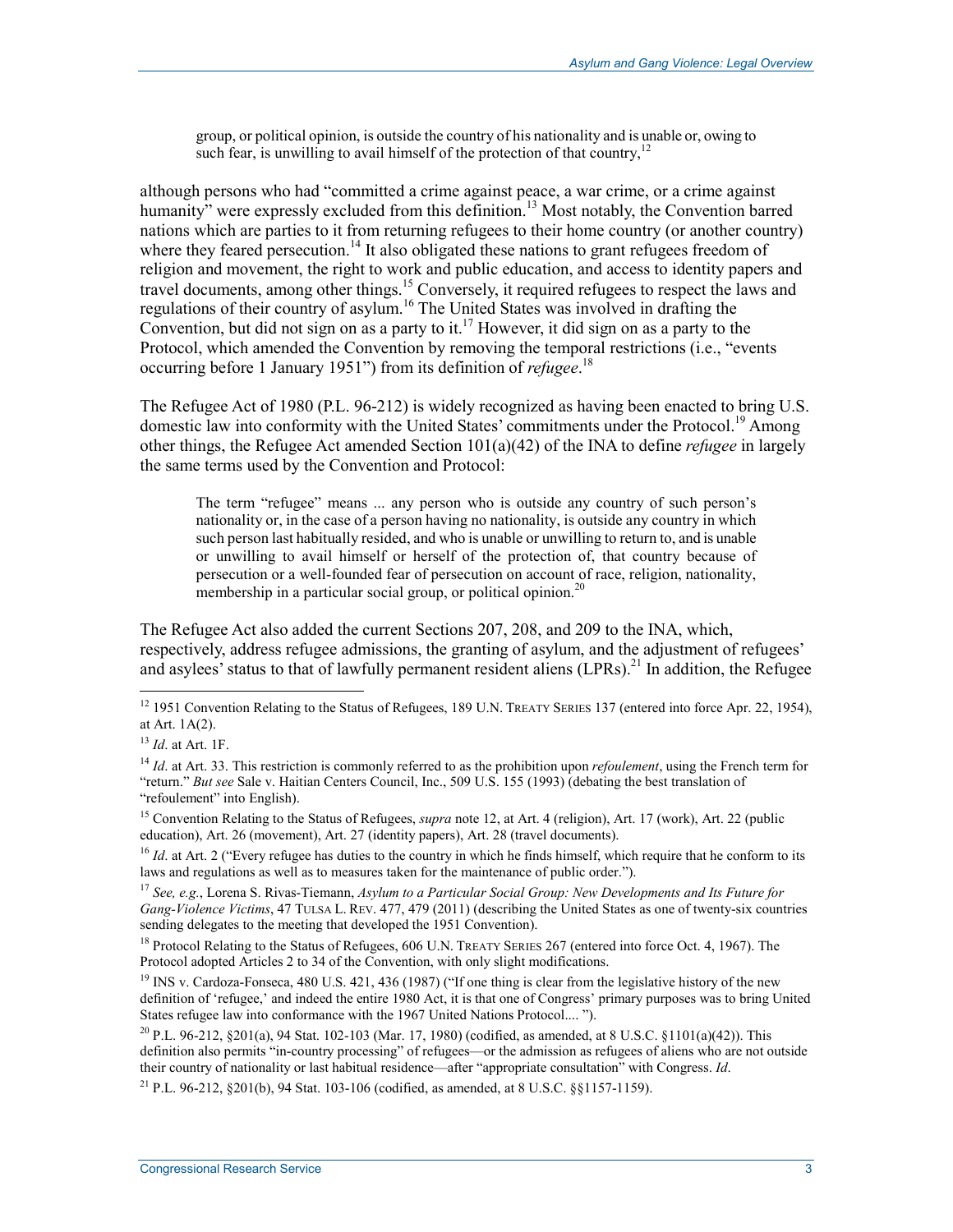Act amended then-Section 243 of the INA to generally bar the return of aliens to countries where the "alien's life or freedom would be threatened ... on account of race, religion, nationality, membership in a particular social group, or political opinion."<sup>22</sup> Subsequently relocated to Section 241 of the INA, this prohibition forms the basis for what is referred to as *withholding of removal*.

Withholding of removal under Section 241 of the INA represents the U.S.'s primary obligation under the Convention and Protocol.<sup>23</sup> That is, as a party to the Protocol, the United States is barred from removing aliens, including aliens arriving at the U.S. border, to a county where he or she would be persecuted.<sup>24</sup> The United States is not required, by the Protocol or otherwise, to admit refugees to the United States, grant asylum to persons in the United States, or permit refugees or asylees to adjust to LPR status or obtain citizenship. To the contrary, the INA expressly notes that the granting of asylum is discretionary, $^{25}$  and courts have upheld its denial even when an alien fulfills the requirements of the statutory definition of *refugee*. 26

#### **Withholding of Removal under the INA & the Convention Against Torture**

Aliens seeking **withholding of removal** under Section 241 of the INA face a higher burden of proof than aliens seeking asylum. Such aliens must show that it is "more likely than not" that they would be persecuted if removed, as opposed to showing the well-founded fear of persecution required for asylum. Also unlike asylum, withholding under Section 241 does not provide the alien with a basis to adjust to LPR status or obtain citizenship. Nor does it provide relief for eligible family members in the United States or the ability to petition to bring eligible family members to the United States. Withholding under Section 241 may, however, be available to aliens who are ineligible for asylum, for example, because their claims are time-barred.

The U.N. **Convention Against Torture (CAT)** prohibits the United States from returning a person to a country where he or she would "more likely than not" be tortured, a term which is defined by federal regulations to encompass any act by which pain or suffering is intentionally inflicted by or at the instigation of, or with the consent or acquiescence of, a public official or other person acting in an official capacity for purposes of punishment, intimidation, coercion, or obtaining a confession or other information, or for any discriminatory .<br>purpose. The burden of proof for CAT protection is "more likely than not," as with withholding under the INA. However, the alien must show that he or she is more likely than not to be tortured, as opposed to persecuted. Aliens granted CAT protection are also ineligible to adjust to LPR status, obtain citizenship, or bring family members to the United States. CAT protection is, however, available to aliens not afforded other protections (e.g., persecutors, terrorists).

*See generally* U.S. Department of Justice, EOIR, Asylum and Withholding of Removal Relief, Convention Against Torture Protections: Fact Sheet, Jan. 15, 2009, *available at* http://www.justice.gov/eoir/press/09/ AsylumWithholdingCATProtections.pdf.

It is also important to note that, even though the United States signed on as a party to the Protocol, and the INA's definition of *refugee* generally corresponds to that in the Convention and

<sup>&</sup>lt;sup>22</sup> P.L. 96-212, §202(e), 94 Stat. 107 (codified, as amended, at 8 U.S.C. §1231(b)(3)(A)). There are certain exceptions to this prohibition. *See* INA §241(b)(3)(B), 8 U.S.C. §1231(b)(3)(B) (exempting aliens who ordered, incited, assisted, or "otherwise participated in" the persecution of others from the prohibition upon the return of aliens to countries where their life or freedom would be threatened).

<sup>23</sup> *See generally* David A. Martin et al., *Forced Migration Law and Policy* 88-89 (2d ed., 2013).

<sup>24 1951</sup> Convention Relating to the Status of Refugees, *supra* note 12, at Art. 33.

<sup>25</sup> INA §208(b)(1)(A), 8 U.S.C. §1158(b)(1)(A) ("The Secretary of Homeland Security or the Attorney General *may* grant asylum to an alien.") (emphasis added).

<sup>26</sup> *See, e.g.*, *Cardoza-Fonseca*, 480 U.S. at 443 ("[A]n alien who satisfies the applicable standard under § 208(a) does not have a right to remain in the United States; he or she is simply eligible for asylum, if the Attorney General, in his discretion, chooses to grant it."); *In re* T-Z-, 24 I. & N. Dec. 163 (BIA 2007) (upholding an immigration judge's denial of asylum to an alien who fell within the INA's definition of *refugee*, but had lied to the court).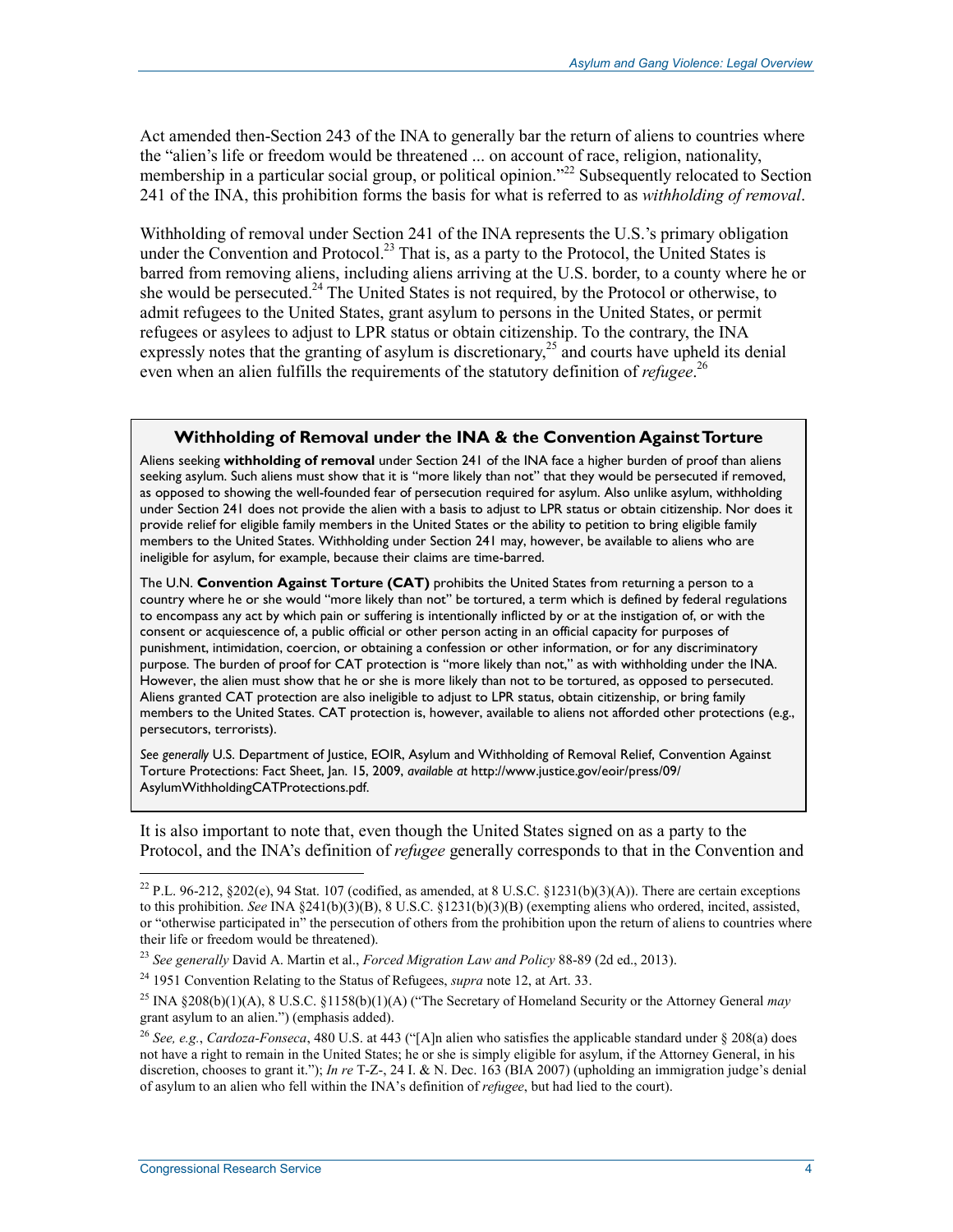Protocol, it is U.S. domestic law—not international law—that governs U.S. obligations as to individual aliens.27 Relatedly, the same terms (e.g., *persecution*, *particular social group*) may be construed differently when used in the Convention and Protocol than when used in the INA.<sup>28</sup>

## **Application of the INA's Definition of** *Refugee*

Aliens seeking asylum in the United States have the burden of establishing, by a preponderance

of the evidence, that they are "refugees" under the INA's definition of this term.<sup>29</sup> This means showing that they (1) have suffered persecution, or (2) have a well-founded fear of persecution (3) on account of (4) a protected ground (i.e., race, religion, nationality, political opinion, or membership in a particular social group). However, the meaning of certain of these terms—such as *persecution* and *particular social group*—is not established by Convention or Protocol, or by the INA and its implementing regulations.30 Instead, their meaning has been determined by the Board of Immigration Appeals (BIA)—the highest administrative tribunal for interpreting and applying immigration law through case-by-case adjudication, with the federal courts generally deferring to the BIA's interpretation so long as it is based on a "permissible construction" of the  $\text{INA.}^{31}$  In other cases, such as with the meaning of *well-founded* 

#### **Consideration of the Alien's Credibility**

Assessments of the alien's credibility by asylum officers and immigration judges can play a significant role in the asylum process. Section 208 of the INA expressly provides that the testimony of the applicant may be sufficient to sustain the applicant's burden of proof in establishing that he or she is a refugee, provided that the applicant satisfies the trier of fact that his or her testimony (1) is credible, (2) is persuasive, and (3) refers to specific facts sufficient to demonstrate that the applicant is a refugee. However, applicants can be found to be credible in their testimony and still be denied asylum (e.g., if the testimony is not persuasive, or does not refer to specific facts demonstrating the applicant is a refugee). Also, as previously noted, grants of asylum are always discretionary.

*See generally* INA §208(b)(1)(B)(ii), 8 U.S.C. §1158(b)(1)(B)(ii); *In re* S-M-J-, 21 I. & N. Dec. 722 (BIA 1997).

*fear*, the executive branch has interpreted particular language within the INA's definition of *refugee* through the promulgation of regulations. These regulatory interpretations are also afforded deference by the courts insofar as they are based on "permissible" constructions of the statutory language. In yet other cases, Congress has enacted legislation that affects how particular terms within the *refugee* definition are construed. Perhaps the most notable example of this is the

<u>.</u>

<sup>27</sup> *See, e.g.*, INS v. Aguirre-Aguirre, 526 U.S. 415, 427 (1999) ("The U. N. Handbook [on the Convention and Protocol] may be a useful interpretative aid, but it is not binding on the Attorney General, the BIA [Board of Immigration Appeals], or United States courts."); *In re* Q-T-M-T-, 21 I. & N. Dec. 639, 649-650 n.5 (similar).

<sup>28</sup> *See infra* notes 101-103 and accompanying text.

<sup>29</sup> *See* INA §208(b)(1)(B)(i), 8 U.S.C. §1158(b)(1)(B)(i); 8 C.F.R. §208.13(a).

 $30$  The then-Immigration and Naturalization Service (INS) proposed regulations that would have defined key terms related to asylum and withholding in 2000. *See* Dep't of Justice, INS, Asylum and Withholding Definitions: Proposed Rule, 65 Fed. Reg. 76588 (Dec. 7, 2000). However, no such regulations have been finalized to date.

<sup>&</sup>lt;sup>31</sup> Chevron U.S.A., Inc. v. Natural Resources Defense Council, 467 U.S. 837, 843 (1984). The agency's interpretation need not be the one that the court would have adopted had it interpreted the statute on its own. Rather, the interpretation need only be deemed "reasonable" in order to be upheld. *See, e.g.*, Claros Cantarero v. Holder, 734 F.3d 82, 86 (1<sup>st</sup> Cir. 2013) ("We cannot say that the BIA's interpretation is either unreasonable or impermissible."); Ulloa Santos v. Attorney General, 552 F. App'x 197, 200 (3d Cir. 2014) ("We ... accord deference to the BIA's interpretation of the INA under the standard established by *Chevron*.").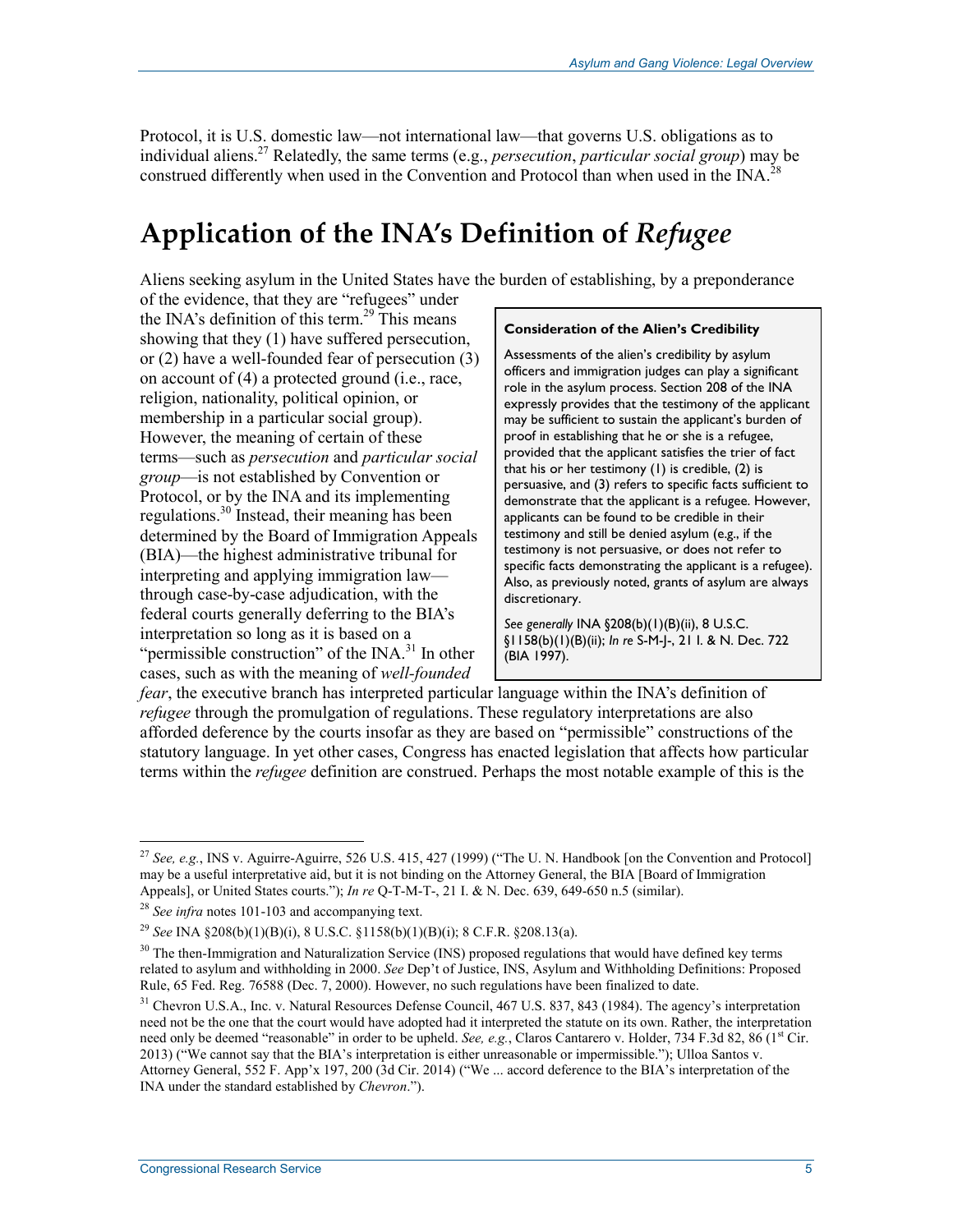REAL ID Act of 2005 (P.L. 109-13), which amended the INA to require that a protected ground (e.g., race, religion, nationality) "was or will be at least one central reason" for the persecution.32

The application of the INA's definition of *refugee* to aliens seeking asylum in the United States due, in whole or in part, to gang-related violence is, thus, complicated because it involves consideration of an extensive body of statutes, regulations, and administrative and judicial decisions. In addition, the federal courts of appeals can sometimes have differing opinions on whether particular interpretations advanced by the BIA are "permissible" and, thus, entitled to deference.<sup>33</sup> Such differences of opinion can result in aliens' applications for asylum faring differently depending upon the territorial jurisdiction in which they are made (e.g., some courts are willing to consider former gang members as a particular social group, while others are not).<sup>34</sup>

## **"Persecution"**

<u>.</u>

"Persecution"—or a well-founded fear thereof, discussed below (see "Well-Founded Fear") underlies international and domestic protections for refugees and asylees. However, neither the Convention and Protocol nor the INA defines *persecution*. Instead, what have been described as the "working parameters of this term"<sup>35</sup> for purposes of U.S. law were established by the BIA in its 1983 decision in *Matter of Laipenieks*. There, the BIA characterized persecution as

[t]he infliction of suffering or harm, under government sanction, upon persons who differ in a way regarded as offensive (e.g., race, religion, political opinion, etc.), in a manner condemned by civilized governments. The harm or suffering need not be physical, but may take other forms, such as the deliberate imposition of severe economic disadvantage or the deprivation of liberty, food, housing, employment or other essentials of life.<sup>36</sup>

Subsequent decisions built upon this formulation by distinguishing harm that rises to the level of persecution (i.e., harm inflicted "in a manner condemned by civilized governments") from harm that does not, and by clarifying when the actions of private persons can be said to be "under government sanction."

<sup>32</sup> *See* P.L. 109-13, div. B, tit. I, §101(a)(3), 119 Stat. 302-303 (May 11, 2005) (codified at 8 U.S.C. §1158(b)(1)(B)(i)).

<sup>&</sup>lt;sup>33</sup> *Compare* Orellana-Monson v. Holder, 685 F.3d 511, 521 (5<sup>th</sup> Cir. 2012) ("Contrary to the [alien petitioners'] contention, the BIA's current ... social visibility test is not a radical departure from prior interpretation, but rather a subtle shift that evolved out of the BIA's prior decisions on similar cases and is a reasoned interpretation, which is therefore entitled to deference.") *with* Valdiviezo-Galdamez v. Attorney General, 663 F.3d 582, 603 (3d Cir. 2011) ("Since the 'social visibility' requirement is inconsistent with past BIA decisions, we conclude that it is an unreasonable addition to the requirements for establishing refugee status where that status turns upon persecution on account of membership in a particular social group.").

<sup>34</sup> *Cf.* Jaya Ramji-Nogales, Andrew I. Schoenholtz, & Philip G. Schrag, *Refugee Roulette: Disparities in Asylum Adjudication*, 60 STANFORD L. REV. 295, 302 (2007) ("The statistics that we have collected and analyzed ... suggest that in the world of asylum adjudication, there is remarkable variation in decision making from one official to the next, from one office to the next, from one region to the next, from one Court of Appeals to the next."). It should also be noted that the specific arguments made by the alien, and the evidence he or she produces, also play a significant role in determining the outcome in these cases.

<sup>&</sup>lt;sup>35</sup> Abdel-Masieh v. U.S. INS, 73 F.3d 579, 583 (5<sup>th</sup> Cir. 1996).

<sup>36 18</sup> I. & N. Dec. 433, 456-457 (BIA 1983), *rev'd on other grounds*, 750 F.2d 1427 (9th Cir. 1985). While *Laipenieks*  itself distinguished prosecution—or the "punishment of criminal conduct"—from persecution, it noted that "where that punishment entails such things as severe beatings or being sent to a Nazi concentration camp ... and is motivated by one of the specified grounds, such punishment would constitute persecution under the Act." 18  $\hat{I}$ . & N. Dec. at 459 n.18.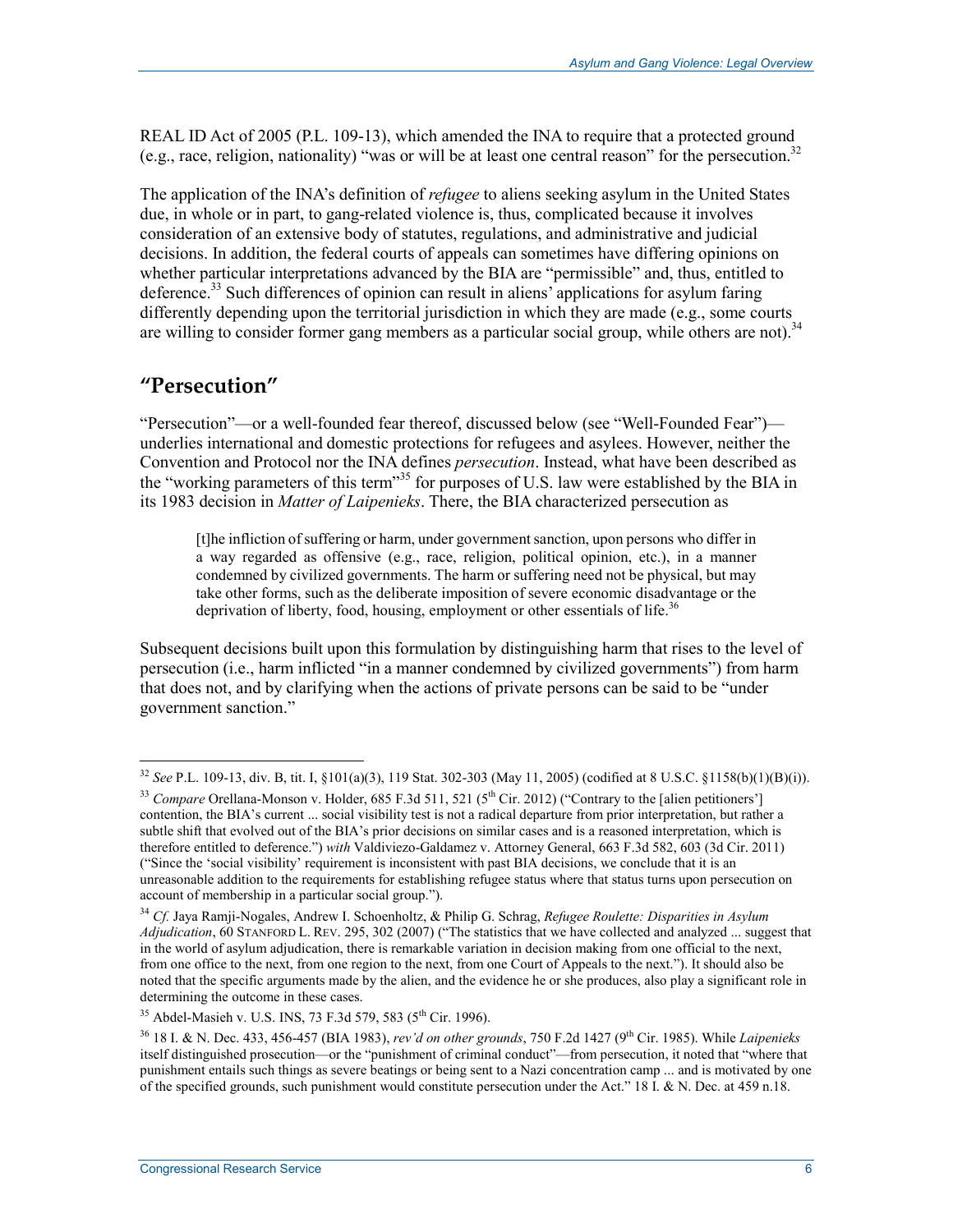In distinguishing between persecution and other types of harm, the BIA and the courts have

contrasted the "extreme" or "serious" nature of the harm that constitutes persecution with harassment, discrimination, and other "lesser" harms that do not rise to the level of persecution.37 For example, in its 2013 decision in *Martinez-Beltrand v. Attorney General*, the U.S. Court of Appeals for the Third Circuit upheld the denial of asylum to an alien who claimed to have been persecuted by gang members in Honduras on the grounds that the alien had suffered "harassment" that "did not rise to the level of persecution."38 The alien alleged that she had been persecuted in the past by gang members coming to

#### **Forced Recruitment as Persecution?**

The UNHCR has expressed the view that "[f]orcible recruitment attempts, including under death threat, by violent groups would normally amount to persecution." U.S. courts, in contrast, have taken a different approach. The Supreme Court's 1992 decision in *INS v. Elias-Zacarias*, 502 U.S. 478, is generally seen to have foreclosed the argument that forced recruitment—in that case, to a Guatemalan guerilla organization—is *per se* persecution. However, some courts have subsequently suggested that the *Elias-Zacarias* decision does not mean that all claims involving forced recruitment are, *per se*, foreclosed. Rather, these claims are to be considered in light of the facts and circumstances of the case.

*See generally* UNHCR, *Guidance Note on Refugee Claims Relating to Victims of Organized Gangs*, Mar. 31, 2010, at 7-8, *available at*  http://www.refworld.org/pdfid/4bb21fa02.pdf ; Rivera-Barrientos v. Holder, 666 F.3d 641, 646 (10th Cir. 2012); *In re* Vigil, 19 I. & N. Dec. 572, 577-578 (BIA 1988).

the funeral home her family operated, and asking her to give them money and join the gang.<sup>39</sup> Thereafter, gang members allegedly called the funeral home periodically, asking for money.<sup>40</sup> However, the Third Circuit likened these harms to "minor assaults that do not require medical care" or "unfulfilled threats," both of which are generally seen as insufficient to show persecution.<sup>41</sup> It also viewed the gang's actions as "attempt[s] to extort money" and, thus, "ordinary criminal activity" of the sort that "does not rise to the level of persecution necessary to establish eligibility for asylum."<sup>42</sup>

The U.S. Court of Appeals for the Tenth Circuit relied upon similar logic in its 2013 decision in *Cosenza-Cruz v. Holder*, where the extortion attempts and threats experienced by two brothers in Guatemala were seen as ordinary criminal activity, not persecution.<sup>45</sup> The Tenth Circuit also

<u>.</u>

<sup>40</sup> *Id*.

 $37$  Fatin v. INS, 12 F.3d 1233, 1243 (3d Cir. 1993) ("[P]ersecution' is an extreme concept that does not include every sort of treatment our society regards as offensive."). *See also* Stanojkova v. Holder, 645 F.3d 943, 948 (7<sup>th</sup> Cir. 2011) ("The line between harassment and persecution is the line between the nasty and the barbaric, or alternatively between wishing you were living in another country and being so desperate that you flee without any assurance of being given refuge in any other country."); Mendez-Barrera v. Holder,  $602$  F.3d  $21$ ,  $24$  ( $1<sup>st</sup>$  Cir. 2010) ("In order to prove past persecution, an alien must show serious harm; a showing of persecution requires 'more than mere discomfiture, unpleasantness, harassment, or unfair treatment.'") (internal citations omitted).

<sup>38 536</sup> F. App'x 243, 245 (3d Cir. 2013).

<sup>39</sup> *Id*.

<sup>41</sup> *Id*. (citing *Jarbough v. Attorney General*, 483 F.3d 184, 187 (3d Cir. 2007) (upholding the denial of asylum to an alien who reported receiving bruises that did not require medical treatment while in the custody of Syrian officials on the grounds that the claim was time-barred) and *Li v. Attorney General*, 400 F.3d 157, 164 (3d Cir. 2005) ("[U]nfulfilled threats must be of a highly imminent and menacing nature in order to constitute persecution."). The stepbrother of the alien petitioner in *Martinez-Beltrand* was subsequently murdered in his home. However, the Third Circuit gave little weight to this because, while the alien suspected the gang was responsible for the murder, she had no knowledge of who killed her stepbrother, and the gang's last known encounter with her stepbrother was eight months before his demise. 536 F. App'x at 245.

<sup>42</sup> *Id*. (quoting *Abdille v. Ashcroft*, 242 F.3d 477, 494 (3d Cir. 2001) (denying petition for review as to the alien's request for asylum from South Africa because he had failed to prove persecution).

 $43$  533 F. App'x 847, 848 (10<sup>th</sup> Cir. 2013).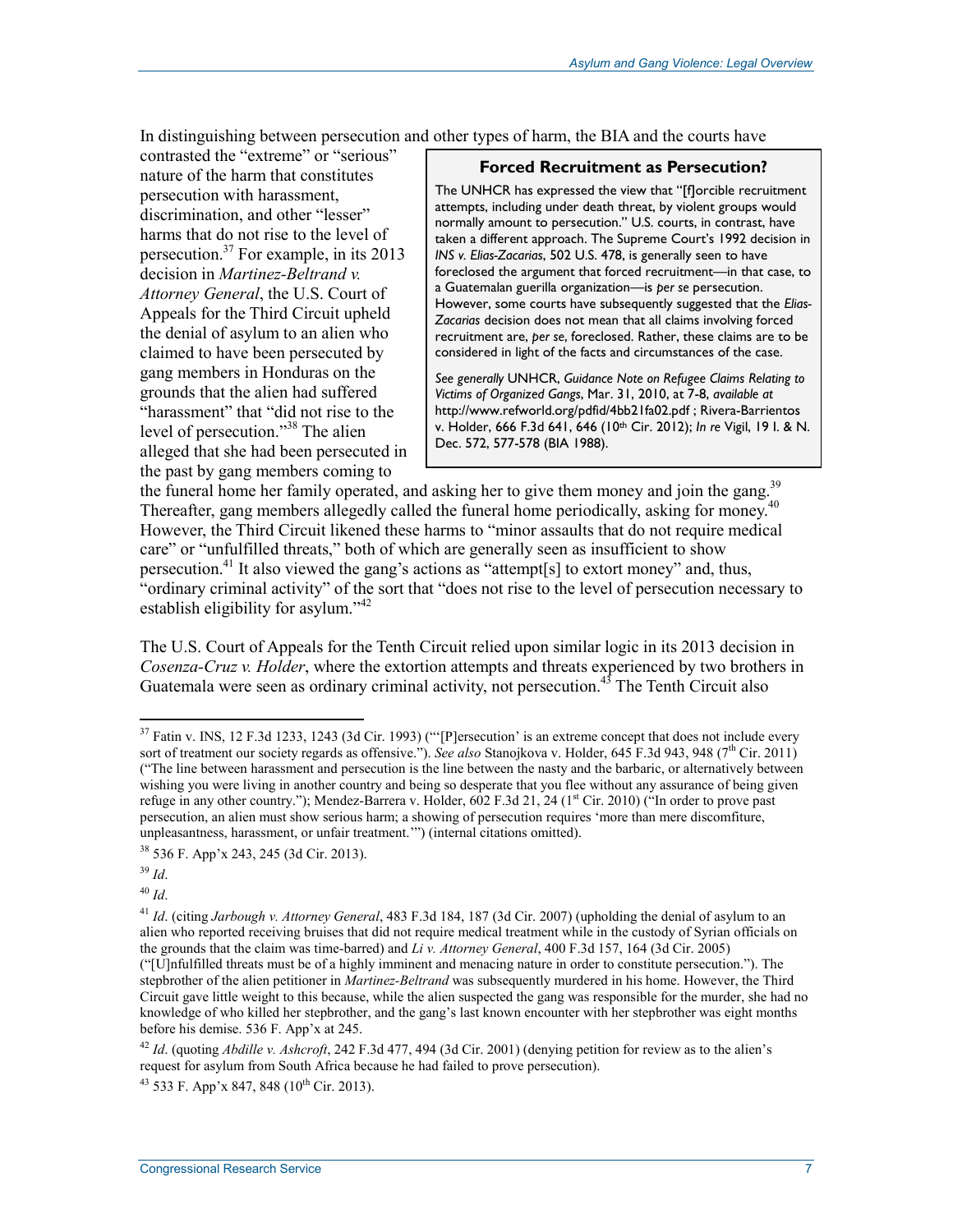emphasized that the alien petitioners were not "targeted" or singled out for harm on a protected ground,<sup>44</sup> a factor that some courts, in particular, note in their discussions of persecution.<sup>45</sup> However, the link between the harm suffered and any protected grounds is arguably better considered in conjunction with the "nexus" requirement in the *refugee* definition (see "On Account of"), and USCIS has explicitly instructed asylum officers to "separate the analysis of motivation from the evaluation of whether the harm is persecution, in order to make the basis of their decision as clear as possible."<sup>46</sup>

The harm suffered or feared must also have "some connection to governmental action or inaction."<sup>47</sup> In cases where the government is not directly responsible for the harm, this means showing that the government knowingly tolerates the harm inflicted by private parties, or is unwilling or unable to control the actions of these parties.<sup>48</sup> If such toleration, or unwillingness or inability to control, is found, the BIA and the federal courts may recognize harm arising to the level of persecution.<sup>49</sup> However, the BIA and the courts are sometimes reluctant to find an inability or unwillingness to control the actions of private persons based solely on the fact that the government's efforts have been ineffective. For example, in its 2005 decision in *Romero-Rodriguez v. U.S. Attorney General*, the U.S. Court of Appeals for the Eleventh Circuit upheld the denial of asylum to two brothers who fled alleged gang recruitment in Honduras.<sup>50</sup> In so doing, the court relied, in part, on the immigration judge's finding that the "Honduran government was attempting to control the lawlessness that exists in that country."51 The U.S. Court of Appeals for the Seventh Circuit relied upon similar logic in its 2004 decision in *Lleshanaku v. Ashcroft*. There, the court upheld the denial of asylum to a woman who claimed to have been trailed and threatened by gang members in Albania on the grounds that she alleged "criminal racketeering [of a type] that almost all governments have trouble controlling, as opposed to the type of government conduct on which most grants of asylum are based."

Both elements within the standard construction of *persecution*—i.e., the seriousness of the harm and government action or inaction—can be difficult to show in gang-related cases, as the foregoing examples illustrate. Indeed, as one court noted, the very pervasiveness of gang activity

<sup>&</sup>lt;u>.</u> <sup>44</sup> *Id*.

<sup>&</sup>lt;sup>45</sup> *See, e.g.*, Kharkhan v. Ashcroft, 336 F.3d 601, 605 (7<sup>th</sup> Cir. 2003) (no persecution involved where removal to Ukraine would allegedly limit the alien's employment prospects and expose her to "the dangers of an uncontrolled criminal element" because the alien had not shown she would be "singled out" on a protected ground).

<sup>46</sup> U.S. Citizenship & Immigration Services, Refugee, Asylum and International Operations, Asylum Division, *Asylum Eligibility, Pt. I: Definition of Refugee, Definition of Persecution, Eligibility Based on Past Persecution*, Mar. 6, 2009, at 15-16 (copy on file with the author).

<sup>&</sup>lt;sup>47</sup> *See, e.g.*, Orelien v. Gonzales, 467 F.3d 67, 72 ( $1<sup>st</sup> Cir. 2006$ ) ("Persecution always implies some connection to governmental action or inaction.").

<sup>48</sup> *See, e.g.*, Kibinda v. Attorney General, 477 F.3d 113, 119 (3d Cir. 2007) ("forces the government is unable or unwilling to control"); Sangha v. INA, 103 F.3d 1482, 1487  $(9^{th}$  Cir. 1997) ("persons or organizations which the government is unable or unwilling to control").

<sup>&</sup>lt;sup>49</sup> *See, e.g.*, Lopez-Soto v. Ashcroft, 383 F.3d 228, 234 (4<sup>th</sup> Cir. 2004) (noting, of the Mara 18 gang in Guatemala, that "there is no dispute that Petitioner has a well-founded fear of persecution by an organization which the government is unable to control"); *Ulloa Santos*, 552 F. App'x 199 n.1 (noting that the government of El Salvador had "publicly acknowledged" the failure of its "*mano duro*," or "firm hand," policy as to the gangs).

 $50$  131 F. App'x. 203 (11<sup>th</sup> Cir. 2005).

<sup>51</sup> *Id*. at 204.

<sup>52 100</sup> F. App'x. 546, 549 (7th Cir. 2004). *See also In re* McMullan, 17 I. & N. Dec. 542, 544 (BIA 1980) ("We do not agree that the respondent has established that the government in Ireland will be unable or unwilling to protect the respondent from the [Provisional Irish Republican Army].").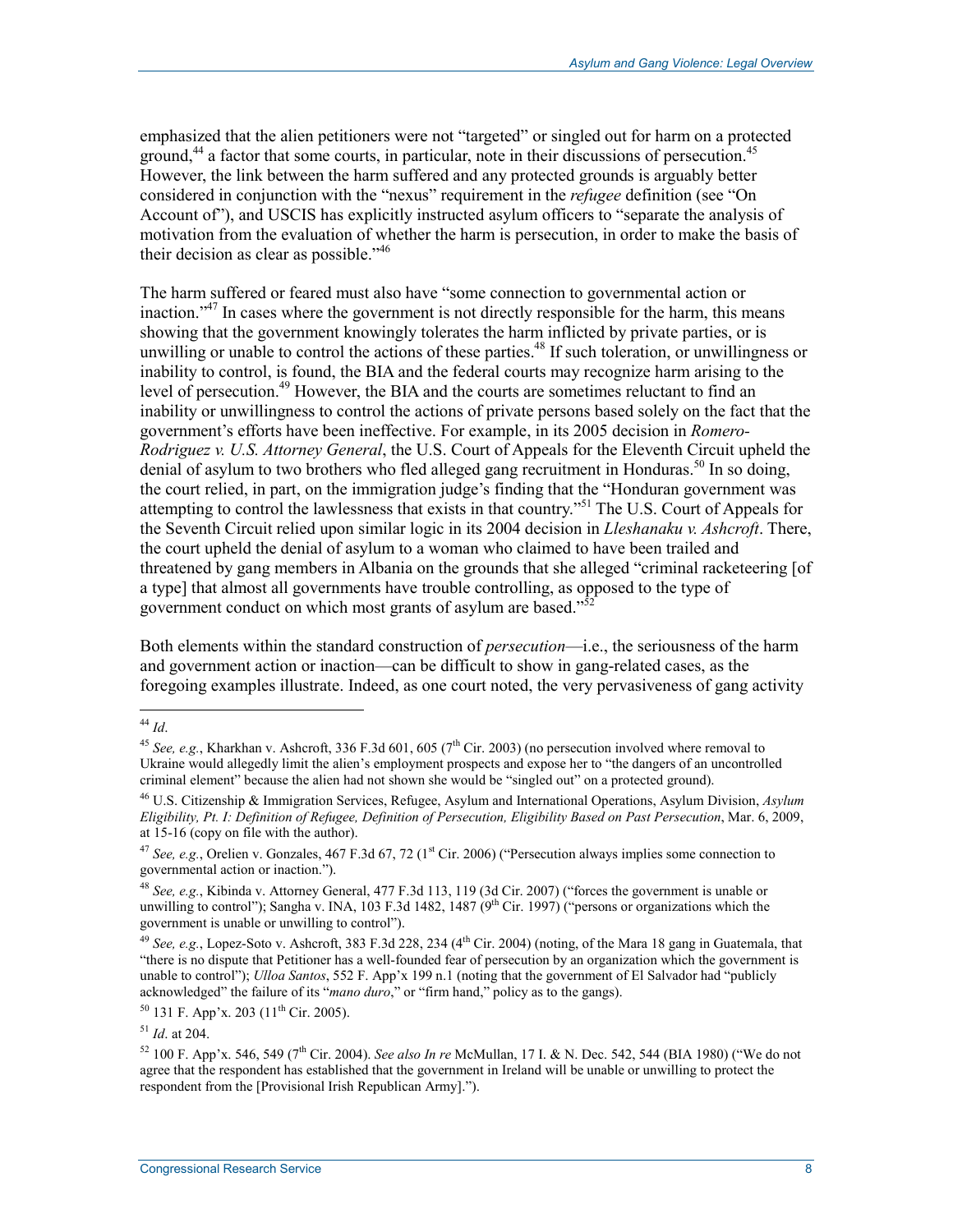within a society can make a finding of persecution less likely,<sup>53</sup> insofar as gang actions can be characterized as "widespread violence" or "ordinary criminal activity."54

## **"Well-Founded Fear"**

A showing of past persecution gives rise to a rebuttable presumption that the alien has a wellfounded fear of future persecution.<sup>55</sup> Otherwise, absent a showing of past persecution, the alien must show that he or she has a "well-founded fear" of future persecution in order to be eligible for asylum in the United States.<sup>56</sup> Federal regulations further provide that applicants for asylum have a well-founded fear of persecution if

(A) [t]he applicant has a fear of persecution in his or her country of nationality or, if stateless, in his or her country of last habitual residence, on account of race, religion, nationality, membership in a particular social group, or political opinion; (B) [t]here is a reasonable possibility of suffering such persecution if he or she were to return to that country; and (C) [h]e or she is unable or unwilling to return to, or avail himself or herself of the protection of, that country because of such fear.<sup>57</sup>

As these regulations suggest, the test for whether aliens have a well-founded fear of persecution is partly subjective in that it focuses upon whether the alien actually "has a fear of persecution."<sup>58</sup> The subjective element is satisfied if the applicant's fear of persecution is genuine.<sup>59</sup> A genuine

<sup>53</sup> *See Orellana-Monson*, 685 F.3d at 522 ("The sad part about [the alien's asylum] claim is that it ultimately fails because of the pervasive nature of Mara 18 against any non-gang member in El Salvadoran society.").

<sup>54</sup> *Mendez-Barrera*, 602 F.3d at 25 (widespread violence, affecting all citizens, does not establish persecution on a protected ground); Boci v. Gonzales, 473 F.3d 762, 767 (7<sup>th</sup> Cir. 2007) ("widespread lawlessness"); *Abdille*, 242 F.3d at 494 ("[O]rdinary criminal activity does not rise to the level of persecution necessary to establish eligibility for asylum."); *Ulloa Santos*, 552 F. App'x. at 201 ("[A]cts by criminals are not persecution.") (internal quotations omitted); Perez-Perez v. Holder, 500 F. App'x. 684 (9<sup>th</sup> Cir. 2012) (MS 13 gang "bothers everybody," not just or primarily Christians).

<sup>&</sup>lt;sup>55</sup> 8 C.F.R. §208.13(b)(1). This presumption may be rebutted if (1) there has been a "fundamental change" in circumstances such that the applicant no longer has a well-founded fear of persecution on account of a protected ground; or (2) the applicant could avoid future persecution by relocating to another part of the country. *See* 8 C.F.R. §208.13(b)(1)(i)(A)-(B). A showing of past persecution could also, in especially severe cases, potentially permit the alien to remain in the United States even if he or she does not have a well-founded fear of future persecution. *See* 8 C.F.R. §208.13(b)(1)(iii)(A)-(B) (permitting the grant of asylum in the absence of a well-founded fear of persecution where (1) the applicant demonstrates "compelling reasons" for being unwilling or unable to return to his or her home country on account of the "severity" of the past persecution, or (2) the applicant establishes there is a "reasonable possibility" he or she would suffer "other serious harm" if removed to that country).

<sup>56</sup> *See* 8 C.F.R. §208.13(b) ("The applicant may qualify as a refugee either because he or she has suffered past persecution or because he or she has a well-founded fear of future persecution.").

 $57$  8 C.F.R. §208.13(b)(2)(A)-(C).

<sup>&</sup>lt;sup>58</sup> See, e.g., Guevara-Flores v. INS, 786 F.2d 1242, 1249 (5<sup>th</sup> Cir. 1986) ("The well-founded fear of persecution standard is at least partially subjective, because fear is a state of apprehension or anxiety not usually subject to rational measurement. The standard is only partially subjective, however, because it requires that the fear be a well-founded one. The alien's fear must have some basis in the reality of the circumstances; mere irrational apprehension is insufficient to meet the alien's burden of proof.") (internal citations omitted); *Martinez-Beltrand*, 536 F. App'x at 246 ("A future-persecution claim requires the applicant to demonstrate a subjective fear of persecution and that her fear is objectively reasonable.") (internal quotations and citations omitted).

<sup>59</sup> *See, e.g.*, *In re Acosta*, 19 I. & N. Dec. 211, 221 (BIA 1985) (equating fear with a "a genuine apprehension or awareness of danger"), *overruled on other grounds by Matter of* Mogharrabi, 19 I. & N. Dec. 439 (BIA 1987).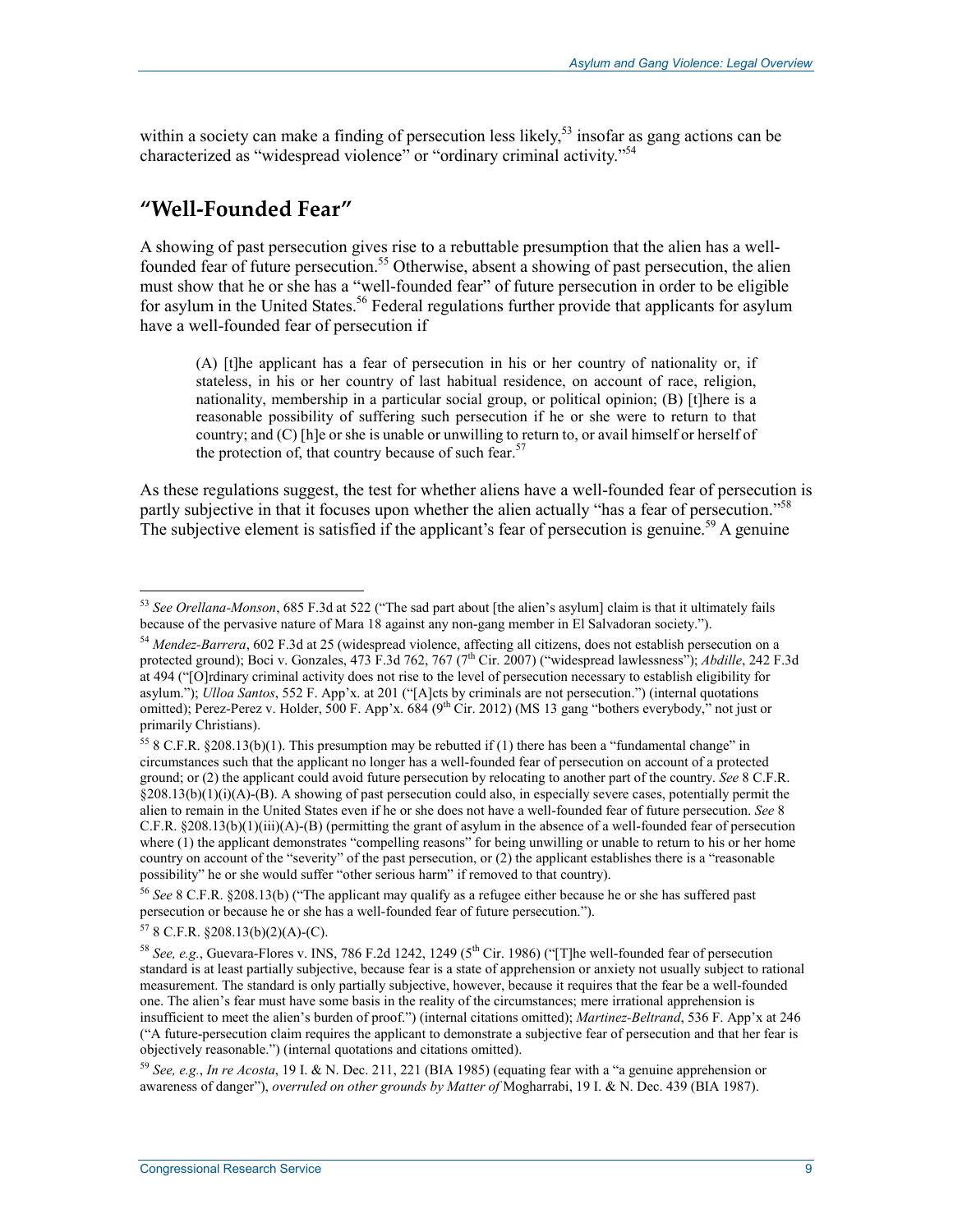fear of persecution must be the applicant's "primary motive" in seeking asylum, but it need not be the only motive.<sup>60</sup>

On the other hand, the test for a well-founded fear of persecution is also objective in that there must be a "reasonable possibility" that the alien would suffer persecution if returned to his or her home country.<sup>61</sup> The regulations do not define what is meant by a *reasonable possibility* of persecution. However, the Supreme Court helped establish the meaning of this term with its 1987 decision in *INS v. Cardoza-Fonseca*, which found that "[o]ne can ... have a well-founded fear of an event happening when there is less than a 50% chance of the occurrence taking place.<sup>562</sup> Following the *Cardoza-Fonseca* decision, the BIA emphasized that determinations as to whether a fear is well-founded ultimately rest not on the statistical probability of persecution occurring, but on whether a reasonable person in the alien's position would fear persecution.<sup>63</sup> Federal courts have generally deferred to the BIA on the meaning of *reasonable possibility*, with some courts opining that a reasonable possibility of persecution can exist where there is as little as a one-inten chance of the feared harm occurring.<sup>64</sup>

A well-founded fear of persecution has been found to be lacking in some gang-related asylum cases, often in cases where past harms are not viewed as persecution.<sup>65</sup> The genuineness of the alien's fear is often not in doubt.<sup>66</sup> However, such fear can be seen as unreasonable in light of the circumstances.67

<sup>60</sup> *See* U.S. Citizenship & Immigration Services, Refugee, Asylum and International Operations, Asylum Division, *Asylum Eligibility, Pt. II: Well-Founded Fear*, Mar. 6, 2009, at 4 (copy on file with the author).

<sup>61</sup> *See supra* note 58.

<sup>62</sup> *Cardoza-Fonseca*, 480 U.S. at 431 ("One can certainly have a well-founded fear of an event happening when there is less than a 50% chance of the occurrence taking place. As one leading authority has pointed out: "Let us ... presume that it is known that in the applicant's country of origin every tenth adult male person is either put to death or sent to some remote labor camp.... In such a case it would be only too apparent that anyone who has managed to escape from the country in question will have [a] 'well-founded fear of being persecuted' upon his eventual return.")

<sup>63</sup> *See, e.g.*, *Matter of* Mogharrabi, 19 I. & N. Dec. 439 (BIA 1987). In this decision, the BIA also restated four specific "elements" that aliens must show in order to demonstrate a well-founded fear of persecution. *Id*. at 446. In their current articulation, these elements include (1) the alien possesses, or is believed to possess, a characteristic that the persecutor seeks to overcome; (2) the persecutor is aware or could become aware that the alien possesses (or is believed to possess) the characteristic; (3) the persecutor has the capability to persecute the applicant; and (4) the persecutor has the inclination to persecute the applicant. *See Asylum Eligibility, Pt. II*, *supra* note 60, at 6-7.

 $64$  *See* Arteaga v. INS, 836 F.2d 1227, 1232-1233 (9<sup>th</sup> Cir. 1988) ("The Supreme Court has suggested that a one-in-ten chance of the feared event occurring would make the fear well-founded.").

<sup>65</sup> *See, e.g.*, *Martinez-Beltrand*, 536 F. App'x at 245; *Cosenza-Cruz*, 533 F. App'x. at 848.

<sup>66</sup> *See, e.g.*, *Kibinda*, 477 F.3d at 118 (court relying on the immigration judge's finding that the alien had a "genuine subjective fear of persecution").

<sup>67</sup> *See, e.g.*, *id*. at 119-120 (court finding that the alien's fear, while genuinely held, was objectively unreasonable since there was "ample evidence" in the record that the alien had "always been valued and trusted" by the government entity from which he feared persecution).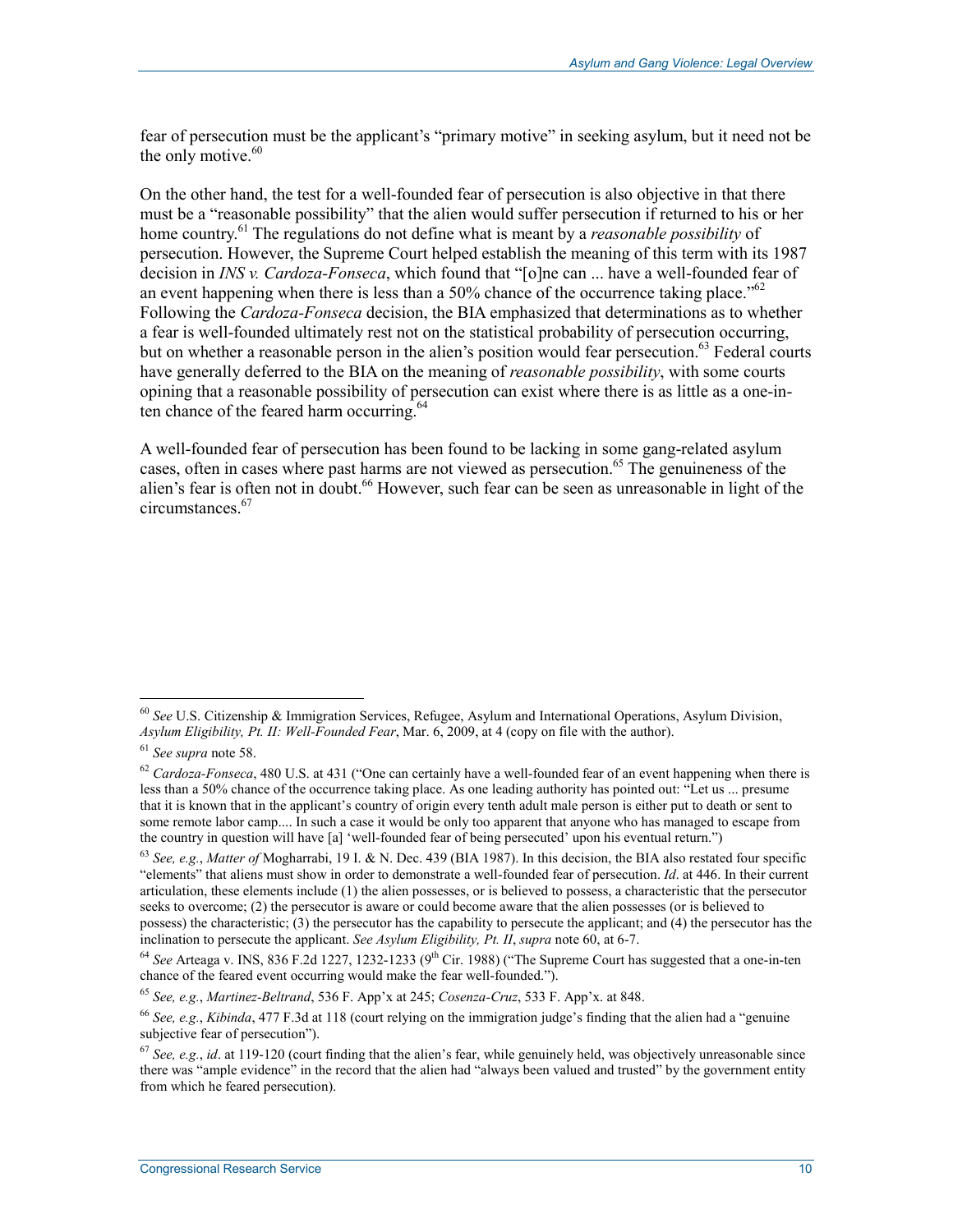#### **What Role Does a "Credible Fear of Persecution" Play in the Asylum Process?**

Having a "credible fear of persecution" is not a requirement for asylum under Section 208 of the INA. Instead, a credible fear of persecution is only required with (1) aliens subject to expedited removal under Section 235(b) of the INA (typically arriving aliens who have no documents or fraudulent documents) and (2) UACs from Canada and Mexico. Aliens subject to expedited removal can generally be ordered removed by immigration officers without formal removal proceedings before an immigration judge. However, there is an exception for aliens who indicate either an intention to apply for asylum or a "fear of persecution." These aliens are referred to USCIS asylum officers for further interviews and, if determined to have a credible fear of persecution, are detained for consideration of their asylum applications. (Those whom the asylum officer finds do not have a credible fear of persecution can obtain review of this determination by an immigration judge).

Analogous procedures apply with UACs from "contiguous countries" (i.e., Canada and Mexico). Section 235 of the William Wilberforce Trafficking Victims Protection Reauthorization Act (TVPRA) of 2008 (P.L. 110-457) requires that UACs from these countries be screened to determine whether they have a credible fear of persecution if returned to their home country. Those who are determined not to have such a fear—and who meet certain other criteria (e.g., are not victims of a "severe form of trafficking in persons")—may be permitted to withdraw their applications for admission and be returned to their home countries. However, those who are found to have a credible fear of persecution (or who do not meet the other criteria or consent to voluntary return) are placed in formal removal proceedings, just like UACs from noncontiguous countries.

Congress defined *credible fear of persecution* for purposes of expedited removal to mean that "there is a significant possibility, taking into account the credibility of statements made by the alien in support of the alien's claim and such other facts as are known to the officer, that the alien could establish eligibility for asylum." However, the meaning of the term *significant possibility* is not defined by statute or regulation. Instead, it has been informally construed by the executive branch to mean a "substantial and realistic possibility of succeeding" in asylum proceedings. This interpretation is apparently based on case law construing similar language in other contexts, as well as legislative history materials describing the credible-fear standard as a "low screening standard for admission into the usual full asylum process."

In contrast, Congress did not define credible fear of persecution for purposes of the TVPRA, nor has the executive branch done so by regulation. However, the canon of statutory interpretation holding that the same term used in related statutes is generally read the same way each time it appears, would seem to support the view that credible fear is to be construed in the same way for purposes of the TVPRA as it is for the INA.

*See generally* INA §235(b), 8 U.S.C. §1225(b); 8 U.S.C. §1232; U.S. Citizenship and Immigration Services, *Asylum Officer Basic Training: Credible Fear*, Apr. 14, 2006 (copy on file with the author).

## **"On Account of"**

The *refugee* definition's proviso that the persecution be "on account of" a protected ground has been construed to require that there be a "nexus" between the harm that the alien has incurred or fears and the alien's race, religion, nationality, political opinion, or membership in a particular social group. To establish the requisite nexus, the alien must provide some evidence (direct or circumstantial) that the persecutor is motivated to persecute the victim because the victim possesses—or is believed to possess—the protected characteristic.<sup>68</sup> The alien need not prove the actual, exact reason for the persecution. Rather, he or she need only establish facts on which a reasonable person would fear that the danger "arises on account of ... race, religion, nationality, membership in a particular social group, or political opinion."<sup>69</sup> However, as a result of amendments made to Section 208 of the INA by the REAL ID Act of 2005 (P.L. 109-13), the

<sup>&</sup>lt;sup>68</sup> INS v. Elias-Zacarias, 502 U.S. 478, 483 (1992) ("[The alien petitioner] objects that he cannot be expected to provide direct proof of his persecutors' motives. We do not require that. But since the statute makes motive critical, he must provide some evidence of it, direct or circumstantial.").

<sup>69</sup> *Matter of* Fuentes, 19 I. &N. Dec. 658, 662 (BIA 1988).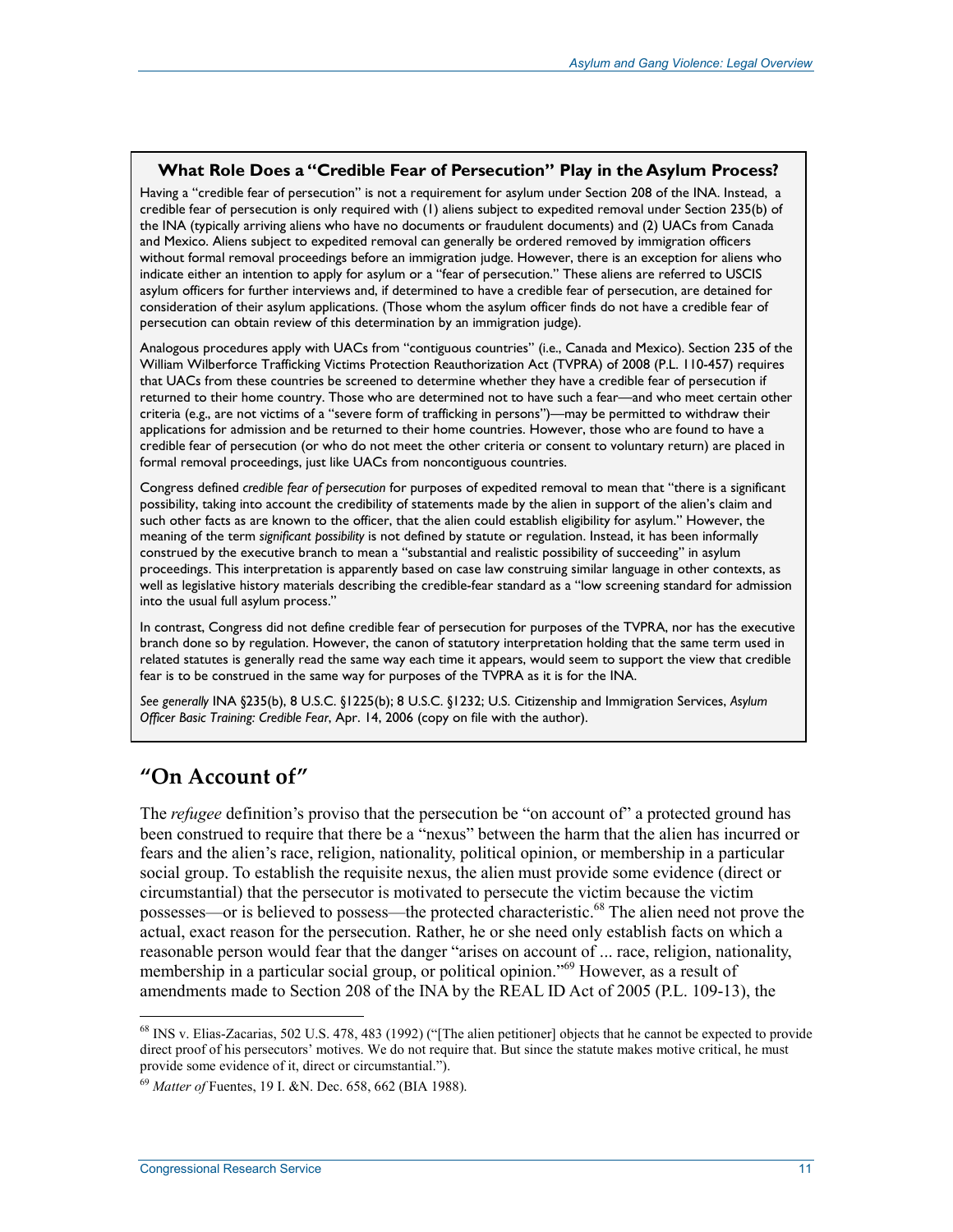alien must also show his or her race, religion, nationality, political opinion, or membership in a particular social group "was or will be at least one central reason" for his or her persecution.<sup>70</sup> A *central reason* has been construed to mean a reason that is more than "incidental, tangential, superficial, or subordinate to another reason for harm.<sup> $2^{71}$ </sup> A central reason need not be the only reason, or even a "primary" reason, though. So-called "mixed motive" claims—where the persecutor is motivated by the alien's possession of a protected characteristic as well as other factors (e.g., greed, revenge)—are still possible post-REAL ID Act.<sup>72</sup>

Lack of the requisite nexus between the alleged persecution and a protected ground is another reason that gang-related asylum claims may fail. For example, in its 2011 decision in *Bueso-Avila v. Holder*, the Seventh Circuit upheld the executive branch's denial of asylum to an alien who claimed to have been persecuted by gangs in Honduras because of his Evangelical Christian religion.<sup>73</sup> The Seventh Circuit did so, in part, because it viewed the executive branch's conclusion that the gang was either unaware of or unconcerned about the alien's religious beliefs as "legitimate" in light of "all the evidence" presented by the alien.<sup>74</sup> The U.S. Court of Appeals for the First Circuit relied upon similar logic in its 2012 decision in *Carreanza-Vargas v. Holder*. There, in upholding the executive branch's denial of asylum to alien who claimed to fear persecution by gangs in El Salvador based on his membership in the particular social group of "former police and army members who fear harm by gangs," the First Circuit noted that the evidence supported the conclusion that the gangs were motivated by economic gain, not the alien's membership in any particular social group.<sup>75</sup> As these examples suggest, conventional understandings of gangs' motives can shape the outcomes in these cases, with courts upholding denials of asylum where the evidence can be seen as demonstrating "typical" gang activities (e.g., robbery, extortion, recruitment of new members).<sup>76</sup>

## **Protected Grounds**

The *refugee* definition encompasses five so-called protected grounds: race, religion, nationality, political opinion, and membership in a particular social group. Gang-related asylum claims have

1

 $74$  663 F.3d at 938.

 $75$  492 F. App'x 133, 136 (1<sup>st</sup> Cir. 2012).

 $70$  INA §208(b)(1)(B)(i).

<sup>71</sup> Quinteros-Mendoza v. Holder, 556 F.3d 159, 164 (4th Cir. 2009) (quoting *In re J-B-N-*, 24 I. & N. Dec. 208, 214 (BIA 2007) (dismissing the alien's appeal of the denial of his application for asylum where the "fact that the [aliens] were born in Burundi and then came to live in Rwanda can best be described as incidental to the central land dispute"). <sup>72</sup> *See, e.g., J-B-N- & S-M-*, 24 I. & N. Dec. at 212 ("The definition of the word 'central' includes '[h]aving dominant power, influence, or control.' Recognizing that this definition could pose problems for those seeking asylum based on 'mixed motives,' Congress purposely did not require that the protected ground be the central reason for the actions of the persecutors. Rather, the version of the REAL ID Act originally introduced in the House of Representatives provided that an asylum applicant would bear the burden of proving that one of the five protected grounds 'was or will be a central reason for persecuting the applicant.' During conference on the bill, this language was modified to become 'at least one central reason.... That language thus confirms that aliens whose persecutors were motivated by more than one reason continue to be protected ... if they can show a nexus to a protected ground.") (internal citations omitted).

<sup>73 663</sup> F.3d 934 (7th Cir. 2011), *en banc reh'g denied*, 2012 U.S. App. LEXIS 4780 (7th Cir., Mar. 1, 2012).

 $<sup>76</sup>$  It should also be noted that the courts have generally upheld denials of asylum based on lack of a nexus even where</sup> the executive branch has not addressed whether a protected ground, in fact, exists. *See, e.g.*, Hernandez Tumacaj, 535 F. App'x 873, 875 ( $11<sup>th</sup>$  Cir. 2013). Such decisions can be taken to mean that the evidence presented by the alien in support of his or her claim for asylum is such that it could be construed to demonstrate only gangs acting as gangs do, nothing more, regardless of whether any protected ground exists.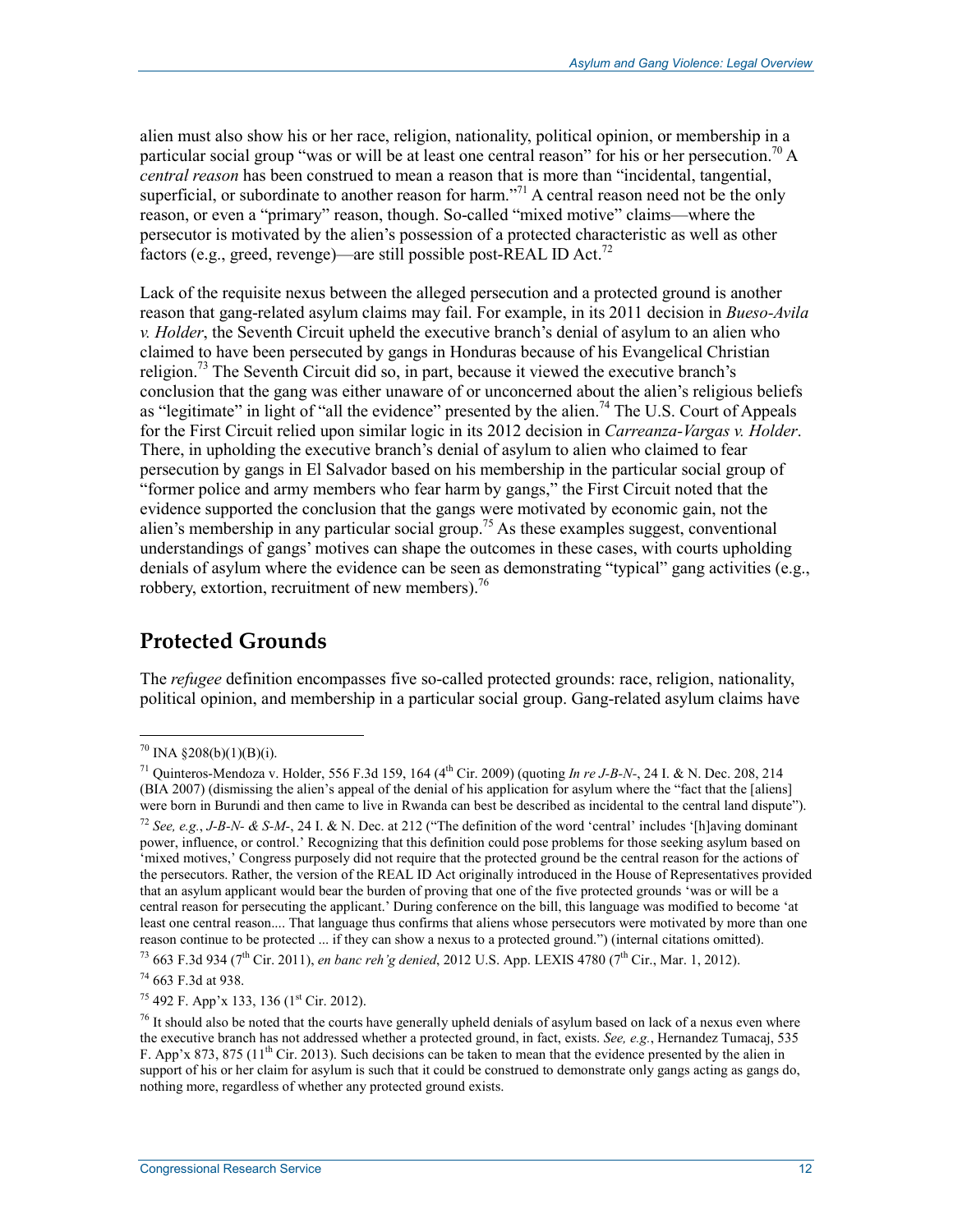been made on various grounds, including religion and political opinion.<sup>77</sup> The most common ground, however, has arguably been membership in a particular social group, a construct which has been described as "an especially contested and problematic area in asylum law."<sup>78</sup> Particular social group is the ground upon which all asylum claims not based on race, religion, nationality, or political opinion must be made. However, the executive branch and the federal courts have been reluctant to treat "particular social group" as a "catch-all," permitting anyone who experiences harm anywhere in the world to obtain refugee status or asylum in the United States.<sup>79</sup> This reluctance would appear to underlie, in part, the evolution in the executive branch's construction of the term *particular social group* between 1985 and the present, a development which some commentators have suggested underlies the failure of many gang-based asylum claims. $80$ 

### **Evolution in the Construction of** *Particular Social Group*

Because there is no statutory or regulatory definition of *particular social group*, the BIA has established the meaning of this term through case-by-case adjudication, beginning with its 1985 decision in *Matter of Acosta*. The alien in *Acosta* claimed to fear persecution in El Salvador because he co-founded and actively participated in a cooperative organization of taxi drivers known as COTAXI—that refused to participate in work stoppages allegedly requested by antigovernment guerillas.<sup>81</sup> However, the immigration judge denied the alien asylum because he found the alien's testimony insufficient to prove the alleged harm.<sup>82</sup> The BIA affirmed this denial on other grounds, including on the grounds that the particular social group proposed by the alien—"COTAXI drivers and persons engaged in the transportation industry of El Salvador" was not cognizable under the INA.<sup>83</sup> The BIA reached this conclusion by resorting to the doctrine

<sup>82</sup> *Id*. at 218.

<sup>83</sup> *Id*. at 232, 234.

<sup>1</sup> <sup>77</sup> *See, e.g.*, *Bueso-Avila v. Holder*, 663 F.3d 934 (7th Cir. 2011), *en banc reh'g denied*, 2012 U.S. App. LEXIS 4780  $(7<sup>th</sup> Cir., Mar. 1, 2012)$  (religion); Cosenza-Cruz v. Holder, 533 F. App'x 847 (10<sup>th</sup> Cir. 2013) (political opinion); Castillo Sanchez v. U.S. Attorney General, 523 F. App'x 682 (11<sup>th</sup> Cir. 2013) (same).

<sup>78</sup> *Gang-Related Asylum Claims*, *supra* note 10, at 829.

<sup>79</sup> *See, e.g.*, Castillo-Arias v. U.S. Attorney General, 446 F.3d 1190, 1198 (11th Cir. 2006) ("'[P]articular social group' should not be a 'catch all' for all persons alleging persecution who do not fit elsewhere."); Solis-Gonzalez v. Holder, 523 F. App'x 320, 321 ( $6<sup>th</sup>$  Cir. 2013) ("This 'narrowing' requirement enforces the recognition that 'the social group category was not meant to be a "catch all" applicable to all persons fearing persecution.'"); *In re* H-, 21 I. & N. Dec. 337, 350 (BIA 1996) (Heilman, J., dissenting) (majority's recognition of a particular social group comprised of clan members who were targeted in a civil war a "quixotic attempt to right the wrongs of the world through the asylum process").

<sup>80</sup> *See, e.g.*, *Challenging the "Political*,*" supra* note 3, at 244 (characterizing grants of asylum based on gang persecution as "rare"); *Gang-Related Asylum Claims*, *supra* note 10, at 828 (persons with gang cases having "serious difficulties in successfully applying for asylum"); Lindsay M. Harris & Morgan M. Weibel, *Matter of S-E-G-: The Final Nail in the Coffin for Gang-Related Asylum Claims?*, 20 BERKELEY LA RAZA L.J. 5, 23 (2010) ("With the exception of the Seventh Circuit's grant of withholding in *Benitez Ramos*, Circuit courts have uniformly denied gangrelated claims."). *See also* Mayorga-Vidal v. Holder, 675 F.3d 9, 14 (1<sup>st</sup> Cir. 2012) ("Because discrete groups meeting the immutable characteristic requisite—such as racial or ethnic groups ...—are already independently afforded protected status, successful 'stand-alone social group claims are rather rare.'"); Ramirez-Canenguez v. Holder, 528 F. App'x 853, 854 (10<sup>th</sup> Cir. 2013) ("Harassment by gangs rarely arises from a protected attribute such as political opinion or membership in a particular social group.").

<sup>&</sup>lt;sup>81</sup> 19 I. & N. Dec. at 216-217. The alien fled to the United States after his organization and other similar organizations received a number of anonymous threats. Taxis were also seized and burned, and five COTAXI founders and officers were killed after receiving anonymous notes threatening their lives. *Id*.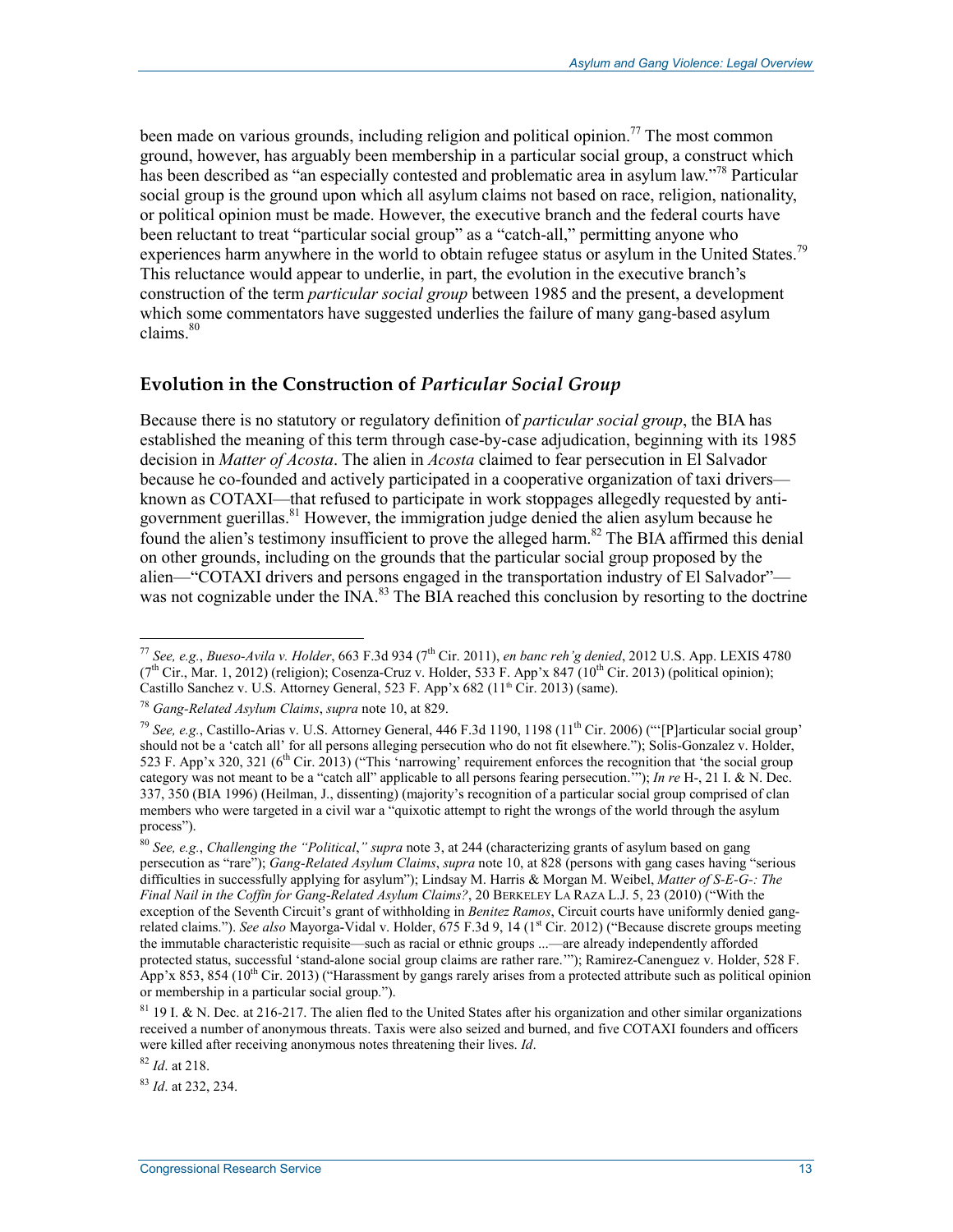of *eiusdem generis* in construing the meaning of the words "particular social group."84 In keeping with the doctrine's holding that "general words used in an enumeration with specific words should be construed in a manner consistent with the specific words," the BIA considered "particular social group" in conjunction with "race," "religion," "nationality," and "political opinion," and noted that each of the other grounds "describes persecution aimed at an immutable characteristic: a characteristic that either is beyond the power of an individual to change or is so fundamental to individual identity or conscience that it ought not be required to be changed." Thus, it concluded, "particular social group" is to be construed as describing a "group of persons all of whom share a common, immutable characteristic." According to the BIA, this characteristic can be "innate," such as "sex, color, or kinship ties," or based on "shared past experiences," such as former military leadership or land ownership. However, it cannot be based on something that is "not immutable," and the BIA viewed driving a taxi or refusing to participate in work stoppages as not immutable <sup>85</sup>

The federal courts generally deferred to the BIA's construction of *particular social group* in *Acosta*, finding that it constituted a "reasonable" and "permissible" interpretation of an ambiguous statutory term.<sup>86</sup> Similarly, the UNHCR incorporated *Acosta*'s construction of this term into its own definition of *particular social group*, 87 suggesting that it viewed the BIA's interpretation as consistent with the Convention and Protocol.

Despite this deference, the BIA revisited and reformulated the meaning of particular social group in its 2006 decision in *Matter of C-A-*. There, the BIA rejected aliens' challenge to the denial of

86 *See, e.g.*, Alvarez-Flores v. INS, 909 F.2d 1, 7 (1<sup>st</sup> Cir. 1990); Fatin v. INS, 12 F.3d 1233, 1239-1240 (3d Cir. 1993); Ontunez-Tursios v. Ashcroft, 303 F.3d 341, 362 ( $5^{th}$  Cir. 2002); Castellano-Chacon v. INS, 341 F.3d 533, 546-548 ( $6^{th}$ ) Cir. 2003); Lwin v. INS, 144 F.3d 505, 512 (7<sup>th</sup> Cir. 1998); Safaie v. INS, 25 F.3d 636, 640 (8<sup>th</sup> Cir. 1994); Niang v. Gonzales,  $422$  F.3d 1187, 1198 (10<sup>th</sup> Cir. 2005); Velasquez-Otero v. U.S. Attorney General,  $456$  F. App'x 822, 825  $(11<sup>th</sup> Cir. 2012)$  ("Because Congress did not define 'particular social group,' we defer to the BIA's formulation from *Matter of Acosta*."). Initially, the Ninth Circuit departed from the *Acosta* formulation by requiring a "voluntary associational relationship" among group members. *See* Sanchez-Trujillo v. INS, 801 F.2d 1571, 1576 (9<sup>th</sup> Cir. 1986) ("[The] phrase 'particular social group' implies a collection of people closely affiliated with each other, who are actuated by some common impulse or interest. Of central concern is the existence of a voluntary associational relationship among the purported members, which imparts some common characteristic that is fundamental to their identity as a member of that discrete social group."). However, following criticism by the Seventh Circuit in *Lwin*, the Ninth Circuit subsequently merged its "voluntary association" requirement with the "common, immutable characteristic" requirement of *Acosta* in its 2000 decision in *Hernandez-Montiel v. INS*. *See* 225 F.3d 1084, 1087 (9th Cir. 2000), *overruled on other grounds*, Thomas v. Gonzales, 409 F.3d 1177 (9<sup>th</sup> Cir. 2005). Some other circuits that generally deferred to *Acosta* also required, or considered as an element, the social perception of the group, a development which arguably presaged the BIA's decision in *Matter of C-A-*, discussed below. *See, e.g.*, Gomez v. INS, 947 F.2d 660, 664 (2d Cir. 1991) ("A particular social group is comprised of individuals who possess some fundamental characteristic in common which serves to distinguish them in the eyes of a persecutor—or in the eyes of the outside world in general.").

<sup>&</sup>lt;u>.</u> <sup>84</sup> *Id*. at 233.

<sup>&</sup>lt;sup>85</sup> *Id*. Here, the BIA noted that the members of COTAXI could avoid the threats of the guerrillas either by changing jobs or by cooperating in the work stoppages. It also noted that "the internationally accepted concept of a refugee simply does not guarantee an individual a right to work in the job of his choice." *Id*. Others have disputed the latter premise, suggesting that the right to a "free choice of employment" is a fundamental right, the deprivation of which could constitute persecution. *See, e.g.*, Universal Declaration of Human Rights, at Art. 23(1).

<sup>87</sup> *See* UNHCR, Guidelines on International Protection: "Membership of a Particular Social Group" within the Context of Article 1A(2) of the 1951 Convention and/or its 1967 Protocol Relating to the Status of Refugees, May 7, 2002, at 3, *available at* http://www.unhcr.org/3d58de2da.html ("A particular social group is a group of persons who share a common characteristic other than their risk of being persecuted, or who are perceived as a group by society. The characteristic will often be one which is innate, unchangeable, or which is otherwise fundamental to identity, conscience or the exercise of one's human rights.").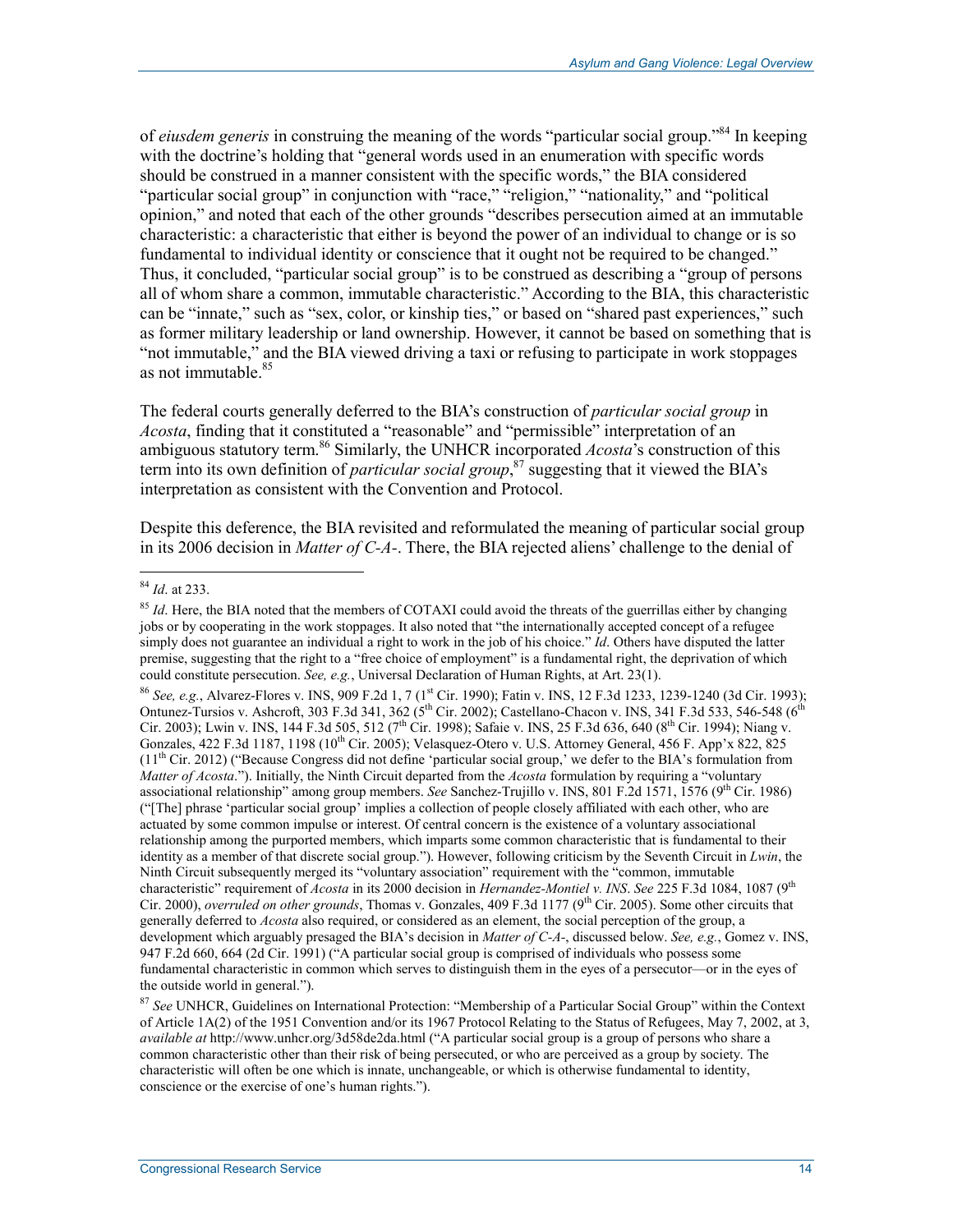their asylum application after finding that "noncriminal informants"—specifically, informants against the Cali drug cartel in Columbia—do not constitute a particular social group for purposes of the INA.88 In so finding, the BIA retained *Acosta*'s requirement that members of a particular social group share a common, immutable characteristic, but emphasized the further requirement that the group be "recognizable" as such (i.e., possess "social visibility"). <sup>89</sup> The BIA did so, in part, because it viewed the specific social groups based on innate characteristics, recognized pursuant to previous applications of the standard articulated in *Acosta*, as "generally easily recognizable and understood by others to constitute social groups."<sup>90</sup> In contrast, it viewed the proposed social group of noncriminal informants as different because

the very nature of the conduct at issue is such that it is generally out of the public view. In the normal course of events, an informant against the Cali cartel intends to remain unknown and undiscovered. Recognizability or visibility is limited to those informants who are discovered because they appear as witnesses or otherwise come to the attention of cartel members.<sup>91</sup>

The BIA also noted that the proposed grouping of noncriminal informants was "too loosely defined to meet the requirement of particularity," since it could include persons who "passed along information concerning any of the numerous guerrilla factions or narco-trafficking cartels currently active in Colombia to the Government or to a competing faction or cartel.<sup> $292$ </sup>

Two years later, in its 2008 decision in *Matter of S-E-G-*, the BIA applied the social visibility and particularity requirements to three siblings who had fled alleged persecution by the MS-13 gang in El Salvador. There, in affirming the immigration judge's denial of asylum, the BIA found that the siblings' proposed group of "Salvadoran youth who have been subjected to recruitment efforts by MS-13 and who have rejected or resisted membership based on their own personal, moral, and religious opposition to the gang's values and activities" lacked both social visibility and particularity.<sup>93</sup> As to social visibility, the BIA emphasized that the purported group was not recognized as a discrete class of persons by Salvadoran society.<sup>94</sup> Similarly, as to particularity, the BIA noted that the group lacked well-defined boundaries, such that it could be readily determined who fell within, or outside of, the group.<sup>95</sup> Further, the BIA noted that the youths' attempt to limit their proposed group by claiming it was comprised of male children who "lack stable families and meaningful adult protection" and "who are from middle and low income classes" relied upon "amorphous" characteristics, as "people's ideas of what those terms mean can vary."<sup>96</sup>

1

<sup>92</sup> *Id*. at 957.

<sup>88 23</sup> I. & N. Dec. 951, 957-961 (BIA 2006).

<sup>89</sup> *Id*. at 959-961.

<sup>&</sup>lt;sup>90</sup> *Id.* at 959-960 (noting that "Filipinos of mixed Filipino-Chinese ancestry;" "young women of the Tchamba-Junsuntu tribe of northern Togo who did not undergo female genital mutilation as practiced by that tribe and who opposed the practice;" "members of the Marehan subclan of Somalia who share ties of kinship and linguistic commonalities;" "persons identified as homosexuals by the Cuban government;" and "former members of the national police of El Salvador" had all been viewed as cognizable social groups under the precedent of *Acosta*).

<sup>91</sup> *Id*. at 960.

<sup>93 24</sup> I. & N. Dec. 579, 582-583 (BIA 2008). The BIA also rejected a related proposed group comprised of the family members of such youth. *Id*.

<sup>&</sup>lt;sup>94</sup> *Id.* at 586. The BIA further noted that the youth allegedly recruited by gangs are "not in a substantially different situation from anyone who has crossed the gang, or who is perceived to be a threat to the gang's interests." *Id*. at 587. <sup>95</sup> *Id*. at 585.

<sup>96</sup> *Id*. The BIA further suggested that it viewed the requisite "nexus" between a protected ground and any persecution as (continued...)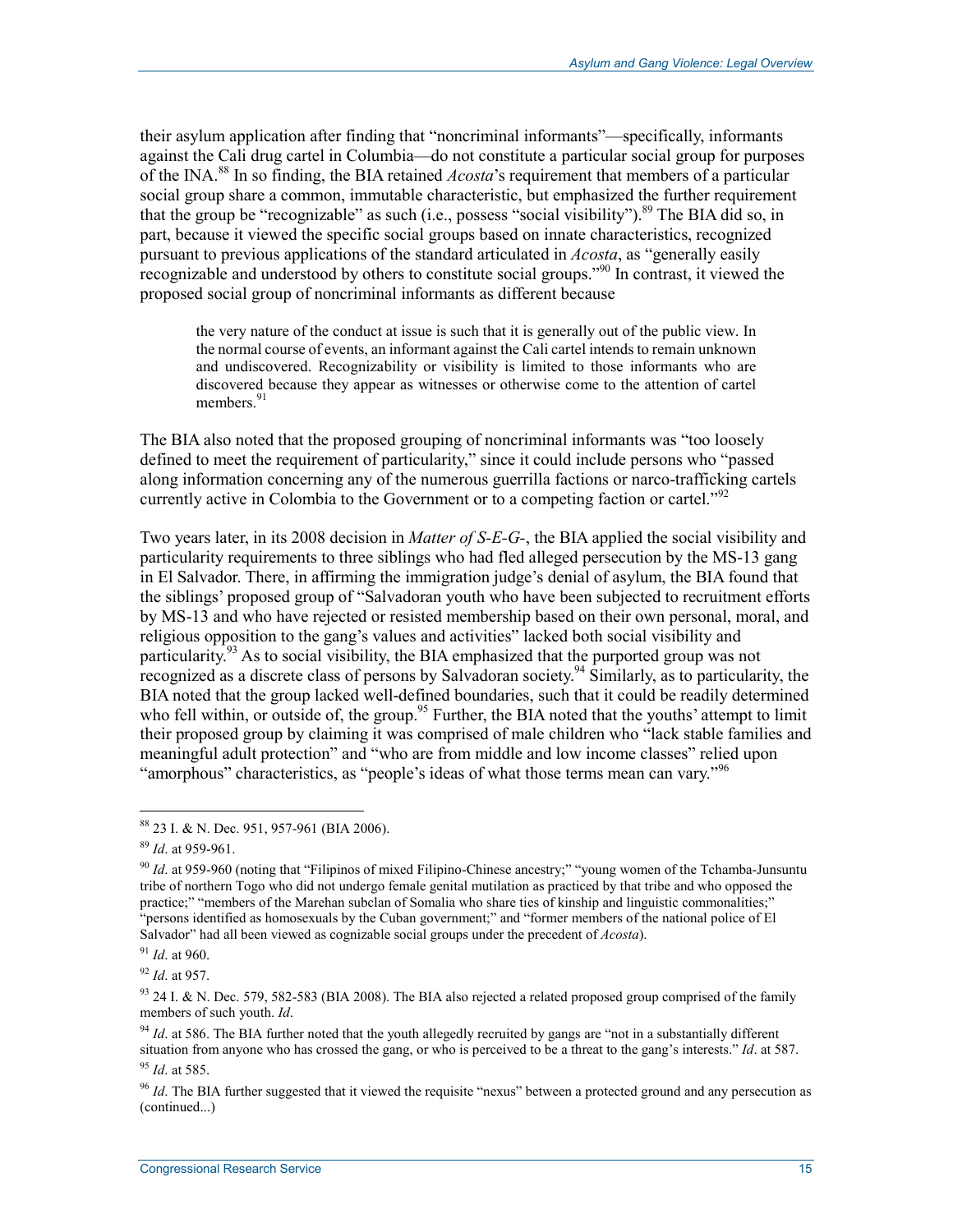The BIA's decisions in *Matter of C-A-* and *Matter of S-E-G-* prompted a somewhat different response than its earlier decision in *Matter of Acosta*. While most federal courts of appeals deferred to the BIA's revised interpretation of *particular social group*, 97 two did not. First, the Seventh Circuit rejected the "social visibility" requirement in its 2009 decision in *Gatimi v. Holder*, in part, on the grounds that it was inconsistent with the BIA's prior decisions, and the BIA did not articulate a principled reason for the change.<sup>98</sup> The Seventh Circuit also indicated that it viewed the BIA's discussion of social visibility as referring to literal or ocular visibility,  $99$  an interpretation that has elsewhere been suggested to constitute an impermissible construction of the INA.<sup>100</sup> Subsequently, the Third Circuit relied on similar reasoning as to social visibility—and also rejected the particularity requirement—in its 2011 decision in *Valdiviezo-Galdamez v. Attorney General*. The Third Circuit did so, in part, because it viewed particularity as "little more than a reworked definition" of the "discredited requirement of 'social visability."<sup>5101</sup> The UNHCR also objected to the BIA's construction of particular social group in *Matter of C-A-* and its application to gang-related asylum claims in *Matter of S-E-G*-. Among other things, the UNHCR filed an amicus brief with the BIA in *Matter of Thomas* in 2007, calling for the BIA to eliminate the "social visibility" and "particularity" requirements and return to the "common, immutable characteristic" standard of *Acosta*. 102 The UNHCR also petitioned Attorney General Holder in 2009 to certify *Matter of S-E-G-* to himself for review.103 In both cases, the UNHCR asserted that the executive branch's construction of *particular social group* was inconsistent with UNHCR guidance and U.S. obligations under international law.

Subsequently, the BIA revisited and reformulated the construction of *particular social group* once more in its 2014 decisions in *Matter of W-G-R-* and *Matter of M-E-V-G-*.<sup>104</sup> In these two decisions, issued on the same day, the BIA retained the requirements that particular social groups possess common, immutable characteristics and particularity, but renamed the former "social

<sup>(...</sup>continued)

lacking, since "there is no evidence in the record to show that gang members limit recruitment efforts to male children who fit the above description, or do so in order to punish them for these characteristics, although these factors perhaps make the potential recruit an easier and more desirable target." *Id*.

<sup>97</sup> *See, e.g.*, Scatambuli v. Holder, 558 F.3d 53 (1st Cir. 2009); Jiang v. Mukasey, 296 F. App'x 166, 168 (2d Cir. 2008); Flores v. Mukasey, 297 F. App'x 389 (6<sup>th</sup> Cir. 2008); Davila-Mejia v. Mukasey, 531 F.3d 624 (8<sup>th</sup> Cir. 2008); Santos-Lemus v. Mukasey, 542 F.3d 738 (9<sup>th</sup> Cir. 2008), *abrogated on other grounds* by Ramos-Lopez v. Holder, 563 F.3d 855 (9<sup>th</sup> Cir. 2009); Gomez-Benitez v. U.S. Attorney General, 295 F. App'x 324 (11<sup>th</sup> Cir. 2008).

<sup>&</sup>lt;sup>98</sup> 578 F.3d 611, 616 (7<sup>th</sup> Cir. 2009) ("The Board has been inconsistent. ... When an administrative agency's decisions are inconsistent, a court cannot pick one of the inconsistent lines and defer to that one, unless only one is within the scope of the agency's discretion to interpret the statutes it enforces or to make policy.").

<sup>99</sup> *Id*. at 615.

<sup>&</sup>lt;sup>100</sup> *See, e.g.*, Henriquez-Rivas v. Holder, 707 F.3d 1081, 1087-1088 (9<sup>th</sup> Cir. 2013) ("We agree that a requirement of 'on-sight' visibility would be inconsistent with previous BIA decisions and likely impermissible under the statute."); *Rivera-Barrientos*, 666 F.3d at 652 ("If we agreed with the Seventh Circuit's understanding of the social visibility test [as requiring ocular visibility], we might also find it problematic.").

<sup>101 663</sup> F.3d at 608.

<sup>&</sup>lt;sup>102</sup> In Matter of Thomas, No. A75-597-033/-034/-035/-036, Brief of the Office of the UNHCR as Amicus Curiae, Jan. 25, 2007, *available at* http://www.refworld.org/docid/45c34c244.html.

<sup>103</sup> UNHCR, Matter of S-E-G-, 24 I. & N. Dec. 579 (BIA 2008), Mar. 18, 2009, *available at* http://www.ilcm.org/ litigation/AG\_certification\_amicus\_UNHCR.pdf.

<sup>104</sup> *Matter of* W-G-R-, 26 I. & N. Dec. 208 (BIA 2014); *Matter of* M-E-V-G-, 26 I. & N. Dec. 227 (BIA 2014).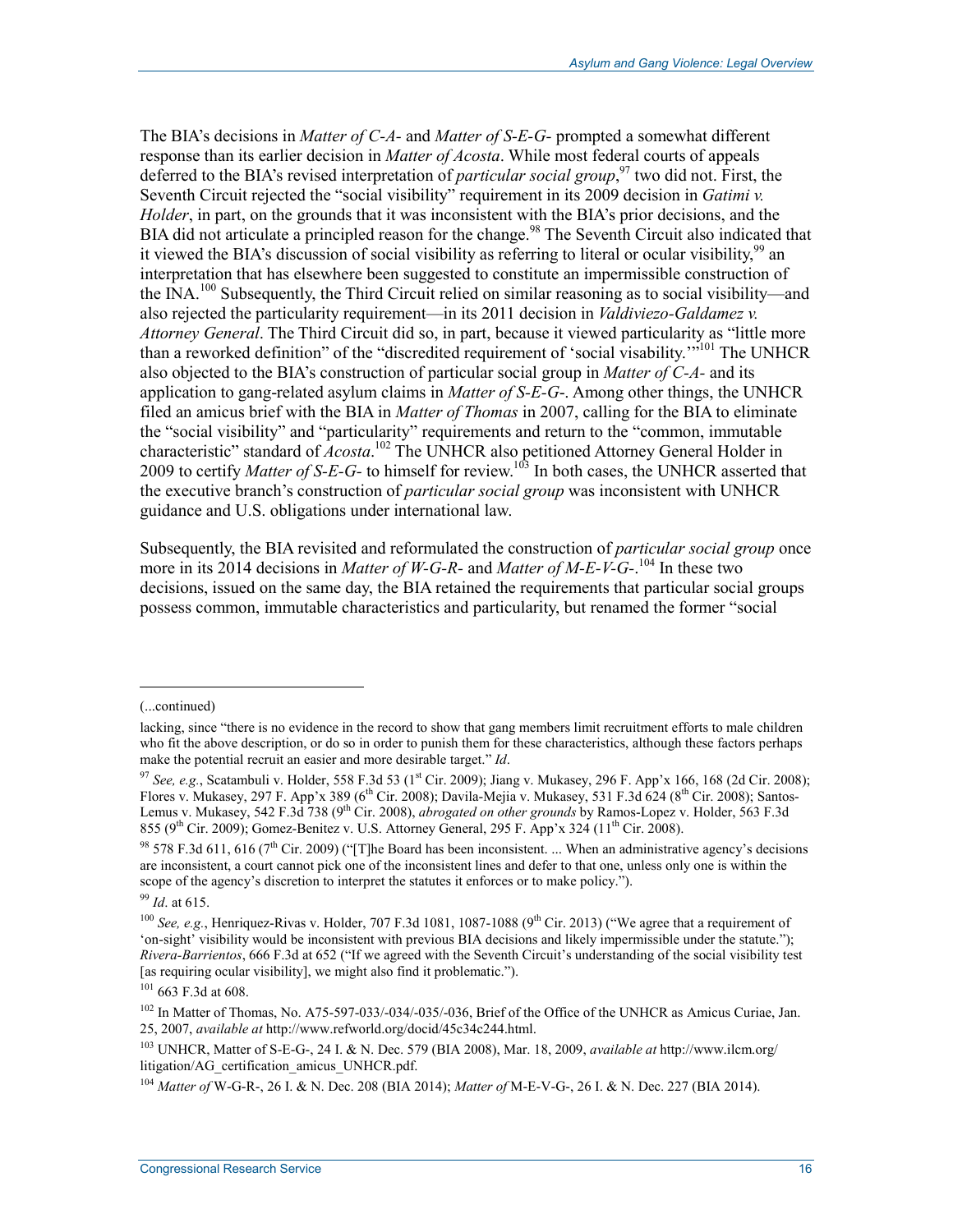visibility" requirement as "social distinction."105 In so doing, the BIA emphasized that it viewed social distinction as

referr[ing] to recognition by society, taking as its basis the plain language of the Act—in this case, the word 'social.' To be socially distinct, a group need not be *seen* by society; it must instead be *perceived* as a group by society. Members of the group may be visibly recognizable, but society can also consider persons to be a group without being able to identify the members by sight.<sup>106</sup>

#### **Particular Social Group: How Does the UNHCR's Construction Compare to Domestic Law?**

One of the ways in which the UNHCR's construction of the *refugee* definition differs from that of U.S. law involves the meaning of *particular social group*. The UNHCR definition of this term encompasses individuals who either (1) share a common characteristic other than their risk of being persecuted, *or* (2) are perceived as a group by society. In other words, groups that share a common characteristic, but are not perceived as a group by society, would qualify. The same is true of groups that do not share a common characteristic, but are perceived as a group by society.

The BIA, in contrast, has required that a group *both*  share a common immutable characteristic *and* be perceived as such by society (i.e., possess social distinction and particularity). Under the BIA's interpretation, a group that shares a common immutable characteristic, but is not perceived as such by society, cannot constitute a particular social group.

*See generally* UNHCR, Guidelines on International Protection: "Membership of a Particular Social Group" within the Context of Article 1A(2) of the 1951 Convention and/or its 1967 Protocol Relating to the Status of Refugees, May 7, 2002; *Matter of*  W-G-R-, 26 I. & N. Dec. 208 (BIA 2014); *Matter of*  M-E-V-G-, 26 I. & N. Dec. 227 (BIA 2014).

The BIA also emphasized that it viewed the requirement of social distinction as consistent with prior BIA precedents recognizing "young tribal women who are opposed to female genital mutilation," "homosexuals in Cuba," and "former national police members," among others, as particular social groups.<sup>107</sup> Further, while acknowledging that its approach differs from UNHCR guidelines, the BIA noted that its approach is similar to that adopted by the European Union, which "also declines to follow the ... definition set forth by the UNHCR."<sup>108</sup>

It remains to be seen whether federal courts of appeals will defer to the BIA's "social visibility" requirement in determining what constitutes a particular social group for purposes of refugee status and asylum.<sup>109</sup> However, the evolution in the construction of the term *particular social group*  arguably helps explain the limited success of gangrelated asylum claims to date.<sup>110</sup> Especially since the BIA's decision in *Matter of C-A-*, these claims have generally failed, in part, because the various social groups articulated by individual aliens are seen as lacking social visibility and/or particularity. Some commentators have suggested that the BIA's recent shift from "social visibility" to "social distinction" could potentially make it more

1

<sup>110</sup> *See supra* note 80.

<sup>105</sup> *See* 26 I. & N. Dec. at 216 ("Our definition of 'social visibility' clarified the importance of 'perception' or 'recognition' in the concept of the particular social group. The term was never meant to be read literally."); 26 I. & N. Dec. at 237 (similar).

<sup>106 26</sup> I. & N. Dec. at 216.

<sup>107</sup> *Id*. at 217.

<sup>108</sup> *Id*. at 220.

<sup>109</sup> *See, e.g.*, Pirir-Boc v. Holder, No. 09-73671, 2014 U.S. App. LEXIS 8577, at \*22 (9th Cir., May 7, 2014) (noting that the meaning of the term particular social group is "in flux, and it is premature to determine precisely how the rule [articulated in the BIA's recent decisions] will be implemented").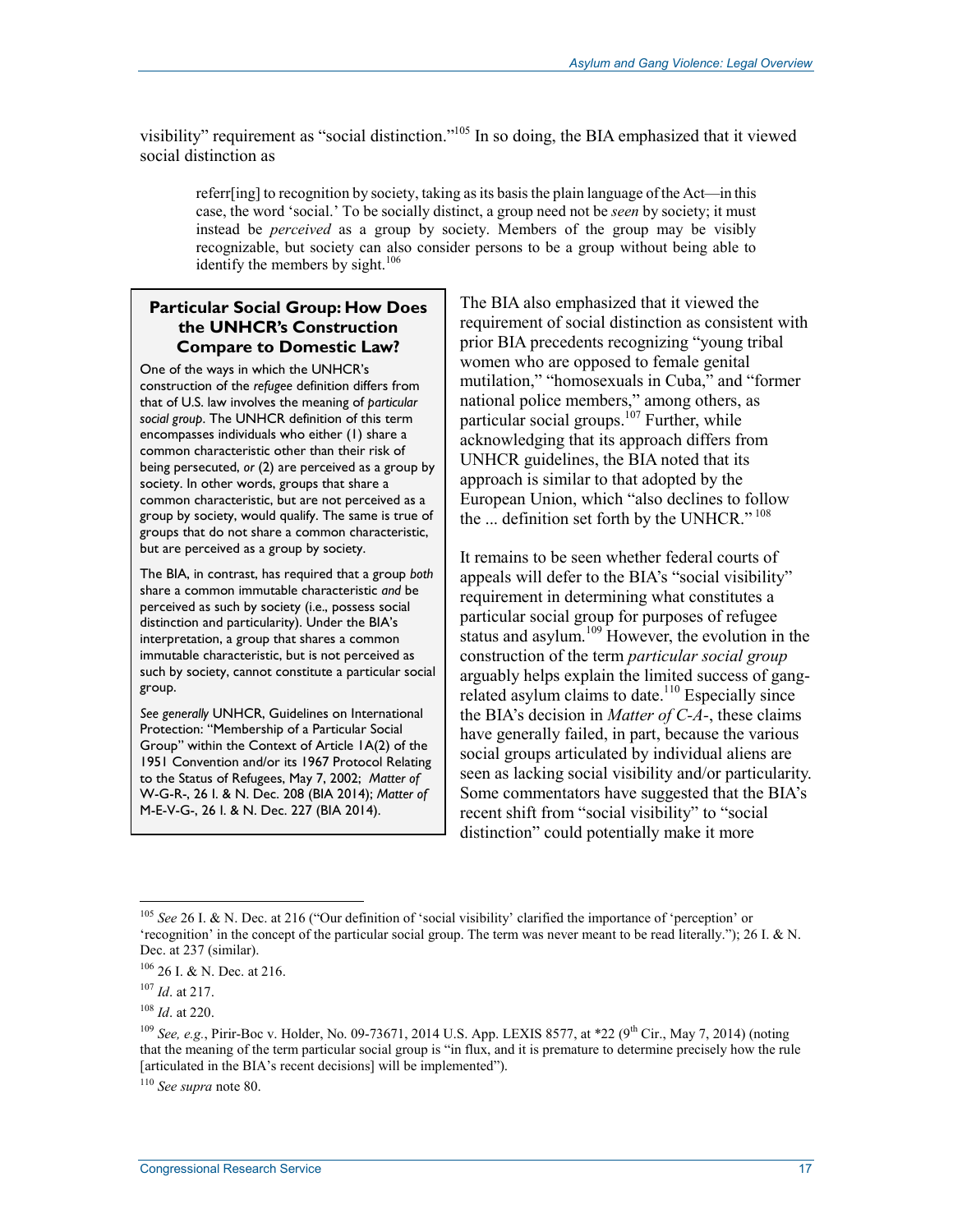difficult for aliens to obtain asylum by requiring that aliens produce sociological studies or other evidence demonstrating that the alien's home society recognizes the group as distinct.<sup>111</sup> On the other hand, given the deference that the courts have generally afforded to the executive branch's construction of *particular social group*, this term and/or *social distinction* could conceivably be reinterpreted by the executive branch in the future to make it easier for aliens to obtain asylum on account of membership in a particular social group.

## **Specific Social Groups**

1

While the particular social groups proposed in individual cases vary somewhat in their specific formulations, they can generally be seen as involving one of four broad categories: (1) persons resistant to gang recruitment; (2) former gang members; (3) witnesses and informants against gangs; and (4) the family members of persons in the foregoing groups. Most courts have not considered these proposed groupings as constituting particular social groups for purposes of granting asylum, although groups involving former gang members, witnesses or informants against the gangs, and family members may be cognizable as particular social groups in certain jurisdictions.

### *Persons Resistant to Gang Recruitment*

In a number of cases, courts have upheld the denial of asylum to aliens based on their purported membership in particular social groups made up of persons who are targeted for or resist gang recruitment, generally because the courts view the proposed group as lacking both social visibility (now, distinction) and/or particularity.112 For example, in its 2012 decision in *Mayorga-Vidal v.* 

<sup>111</sup> *See, e.g.*, Ashley Huebner & Lisa Koop, New BIA Decisions Undermine U.S. Obligations to Protect Asylum Seekers, Nat'l Immigrant Justice Center, Feb. 18, 2014, *available at* http://www.immigrantjustice.org/litigation/blog/ new-bia-decisions-undermine-us-obligations-protect-asylum-seekers.

<sup>&</sup>lt;sup>112</sup> *See, e.g.*, Umaña-Ramos v. Holder, 724 F.3d 667 (8<sup>th</sup> Cir. 2013) ("young Salvadorans who have refused recruitment by the Mara Salvatrucha gang" not a cognizable social group for purposes of asylum); Lopez-Mendez v. Holder, 698 F.3d 675 (8th Cir. 2012) ("persons resistant to gang recruitment" not cognizable); Beltrand-Alas v. Holder, 689 F.3d 90  $(1<sup>st</sup> Cir. 2012)$  ("persons who oppose gangs" not cognizable); Orellana-Monson v. Holder, 685 F.3d 511 (5<sup>th</sup> Cir. 2011) ("males, ages 8 to 15, who have been recruited by Mara 18 but have refused to join due to a principled opposition to gangs" not cognizable); Garcia Callejas v. Holder, 666 F.3d 828 ( $1<sup>st</sup>$  Cir. 2012) (young males targeted for recruitment not cognizable); Rivera-Barrientos v. Holder, 666 F.3d 641 ( $10^{th}$  Cir. 2012) ("El Salvadoran women between the ages of 12 and 25 who have resisted gang recruitment" not cognizable); Constanza v. Holder, 647 F.3d 749 ( $8^{th}$  Cir. 2011) ("persons resistant to gang membership" and "persons who fear harm to their families from gangs" not cognizable); Larious v. Holder, 608 F.3d 105 (1<sup>st</sup> Cir. 2010) ("young Guatemalan men recruited by gang members who resist such recruitment" and "street children" not cognizable); Mendez-Barrera v. Holder, 602 F.3d 21 (1<sup>st</sup> Cir. 2010) ("young women recruited by gang members who resist such recruitment" not cognizable); Ramos-Lopez v. Holder, 563 F.3d 855 (9<sup>th</sup> Cir. 2009) ("young Honduran men who have been recruited by the MS-13, but who refuse to join" not cognizable), *abrogated, in part, on other grounds by* Iraheta v. Holder, 532 F. App'x 703 (9<sup>th</sup> Cir. 2013); Santos-Lemus v. Mukasey, 542 F.3d 738 (9th Cir. 2008), *abrogated, in part, on other grounds by* Ramos-Lopez v. Holder, 563 F.3d 855 (9<sup>th</sup> Cir. 2009) ("class of young men in El Salvador who resist the violence and intimidation of gang rule" not cognizable); Escobar v. Gonzales, 417 F.3d 363 (3d Cir. 2005) ("Honduran street children" not cognizable); Castillos Sanchez v. Attorney General, 523 F. App'x 682 (11<sup>th</sup> Cir. 2013) ("young males who are actively recruited by gangs because they have no father or other protective male in the home" not cognizable); Diaz Ruano v. Holder, 458 F. App'x 9 ( $1<sup>st</sup> Cir. 2012$ ) ("young men targeted for recruitment by the criminal gangs in Guatemala" and "individuals opposed to the criminal gangs in Guatemala" not cognizable); Flores Munoz v. Holder, 2014 U.S. App. LEXIS 8974 ( $5<sup>th</sup>$  Cir. May 14, 2014) ("persons who resist gang membership" not cognizable); Galdamez v. Holder, 2014 U.S. App. LEXIS 3313 (5th Cir. 2014) ("young men who defy forced recruitment by the gangs in El Salvador" not cognizable); *Matter of*  N-C-M-, 25 I. & N. Dec. 535 (BIA 2011) ("victims of gang violence" and "unwilling gang recruits" not cognizable); *Matter of* S-E-G-, 24 I. & N. Dec. 579 (BIA 2008) ("Salvadoran youth who have been subjected to recruitment efforts (continued...)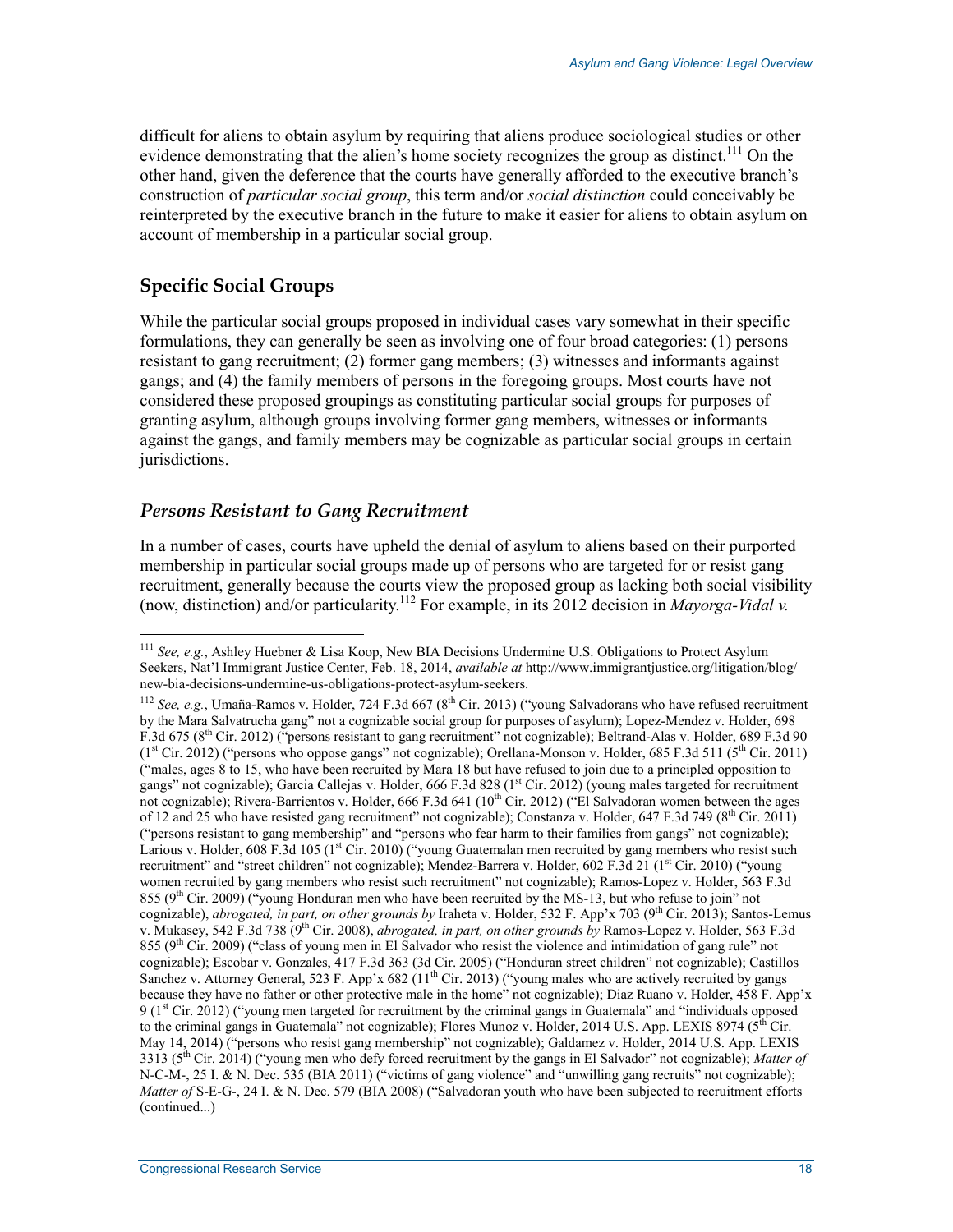*Holder*, the First Circuit upheld the denial of asylum to an alien who claimed to fear persecution due to his membership in the group of "young Salvadoran men who have resisted gang recruitment and whose parents are unavailable to protect them."<sup>113</sup> The First Circuit did so, in part, because it found no evidence in the record suggesting that Salvadoran society viewed the purported group as a "discrete class of persons."<sup>114</sup> It also deferred to the BIA's view that the proposed grouping of "youths who resist gang recruitment" was "too subjective and open-ended" to meet the particularity requirement since it represented a "large, diffuse portion of society."<sup>115</sup> It gave similar deference to the BIA's view that "lack of parental protection" failed the "particularity" requirement, as there are no "objective criteria" to define what it means to lack parental protection.<sup>116</sup> The U.S. Court of Appeals for the Tenth Circuit relied upon similar logic in upholding the denial of asylum based on membership in the proposed social group of "El Salvadoran women between the ages of 12 and 25 who have resisted gang recruitment" in its 2012 decision in *Rivera-Barrientos v. Holder*. 117 There, the court opined that the proposed group could potentially be seen as possessing particularity, as the meaning of each of its terms is unambiguous.<sup>118</sup> However, it found that the group lacked social visibility (now social distinction) since there was no evidence that "women between the ages of 12 and 25 who have resisted gang recruitment are perceived to be a social group by Salvadoran society."<sup>119</sup>

These and other cases suggest that obtaining asylum based on membership in a group of persons targeted for, or resistant to, gang recruitment may be complicated by pervasiveness of gang violence in certain societies. Because the gangs are generally seen as targeting everyone who seems a likely candidate for membership, regardless of their personal attributes or associations, it can be hard to show that persons who have been targeted for or refused gang recruitment are seen as a discrete group by society.<sup>120</sup> It can also be hard to show that clear boundaries demarcate persons who have been targeted for or refused gang recruitment,<sup>121</sup> particularly since the BIA and the federal courts have generally taken the view that a particular social group cannot be defined "circularly" by the fact that its members have been targeted for persecution.<sup>122</sup>

 $\overline{a}$ 

<sup>(...</sup>continued)

by MS-13 and who have rejected or resisted membership in the gang based on their own personal, moral, and religious opposition to the gang's values and activities" not cognizable); *Matter of* E-A-G-, 24 I. & N. Dec. 591 (BIA 2007) ("persons resistant to gang membership" not cognizable).

 $113$  675 F.3d 9, 11 ( $1$ <sup>st</sup> Cir. 2012).

<sup>114</sup> *Id*. at 14-16.

<sup>115</sup> *Id*. at 15.

<sup>116</sup> *Id*. at 17.

 $117666$  F.3d 641, 643 (9<sup>th</sup> Cir. 2012).

<sup>118</sup> *Id*. at 650.

<sup>119</sup> *Id*. at 653.

<sup>120</sup> *See, e.g.*, *Mayorga-Vidal*, 675 F.3d at 16 (noting that the alien's situation, in being recruited by the gang, is "far from unique among Salvadoran children" in a country "swarming with unsupervised, uncared-for young people").

<sup>&</sup>lt;sup>121</sup> *See, e.g., id.* (affirming the immigration judge's finding that the alien petitioner's proffered group is "too broad and encompasses too large a percentage of the population" to constitute a particular social group).

<sup>122</sup> *See, e.g.*, *Rivera-Barrientos*, 666 F.3d at 651 ("Although a social group cannot be defined exclusively by the fact that its members have been subjected to harm ... this may be a relevant factor in considering the group's visibility in society.") (internal quotations omitted); *Solis-Gonzalez*, 523 F. App'x at 321 ("[A] social group may not be circularly defined by the fact that it suffers persecution.").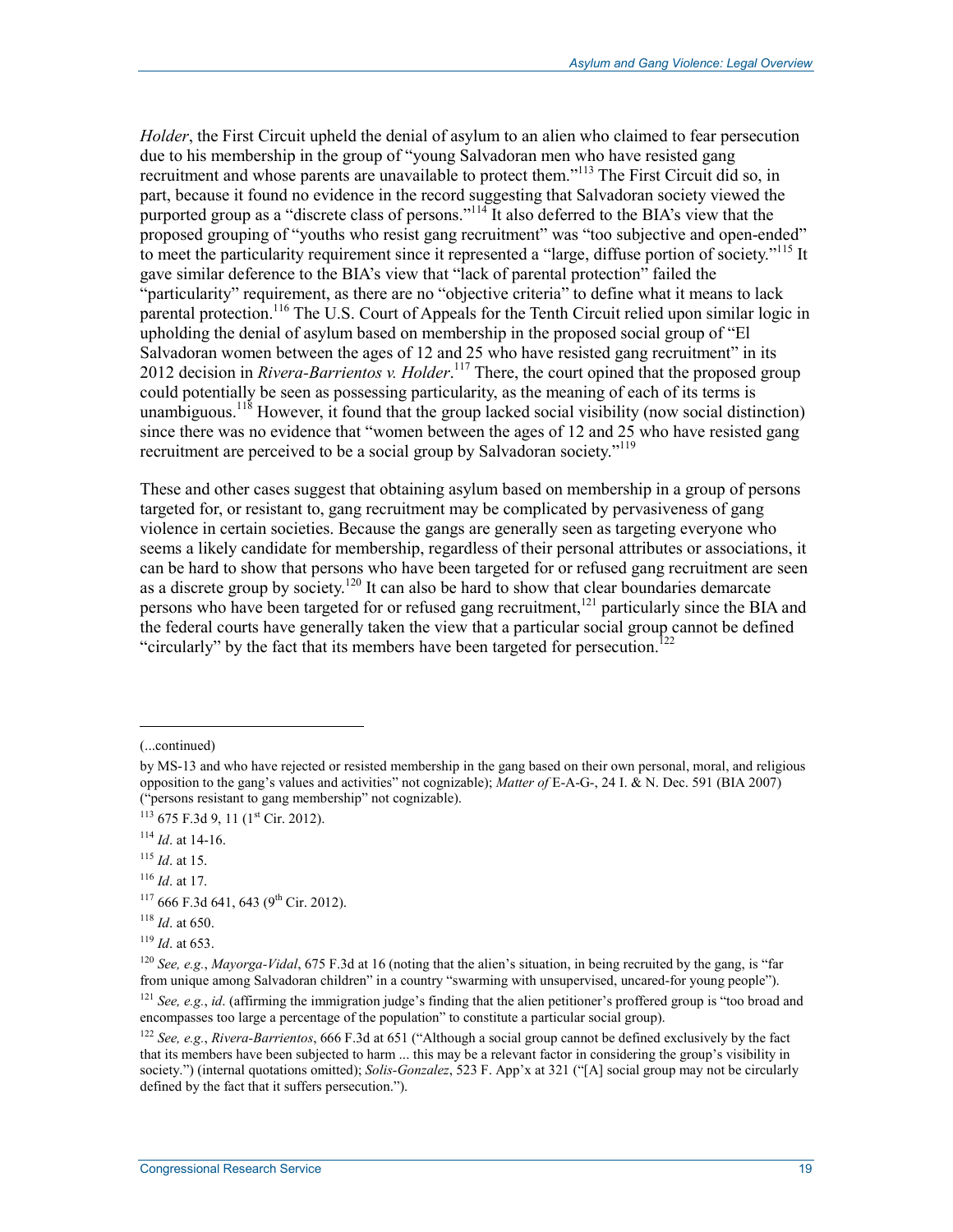## *Former Gang Members*

Granting asylum to aliens based on their membership in groups made up of former gang members is more complicated in that several federal courts of appeals have evidenced at least some willingness to view former gang members as a particular social group, while others have suggested that granting asylum to those who belong to organizations that have perpetrated acts of violence or other crimes in their home countries is contrary to the humanitarian purposes of asylum. For example, in its 2010 decision in *Urbina-Mejia v. Holder*, the Sixth Circuit found that being a member of a gang is a characteristic that is "impossible to change, except perhaps by rejoining the group."<sup>123</sup> The Seventh Circuit relied upon similar logic in its 2009 decision in *Benitez Ramos v. Holder*, finding that "[a] gang is a group, and being a former member of a group is a characteristic impossible to change."124 However, neither decision took into account the social visibility (now, distinction) and particularity of the group in reaching this conclusion, and other tribunals have taken the opposite view. The Ninth Circuit, for example, has found that former gang members are categorically excluded from consideration as a particular social group on the grounds that recognizing former members of "violent criminal gangs" would "undermine the legislative purpose of the INA."<sup>125</sup> The First Circuit has similarly quoted, with apparent approval, the BIA's view that "[t]reating affiliation with a criminal organization as ... membership in a social group is inconsistent with the principles underlying the bars to asylum and withholding of removal based on criminal behavior,"126 discussed below ( "Bars to Asylum").

Whether a claim to asylum based on former gang membership succeeds may thus depend, in large part, upon the jurisdiction in which it is made. The BIA's decision in 2014 in *Matter of W-G-R*could potentially also complicate matters. The alien in that case alleged membership in a particular social group made up of "former members of the Mara 18 gang in El Salvador who have renounced their gang membership."<sup>127</sup> In upholding the immigration judge's denial of asylum to the alien, the BIA left open the possibility of successful gang-related claims.<sup>128</sup> However, it suggested that, even when former membership is an immutable characteristic that defines a particular social group, the group will "often need to be further defined with respect to the duration or strength of the members' active participation in the activity and the recency of their active participation if it is to qualify as a particular social group."129 It also emphasized that

<u>.</u>

 $123$  597 F.3d 360, 366 (6<sup>th</sup> Cir. 2010). The Sixth Circuit did not address the "social visibility" requirement because neither the immigration judge nor the BIA applied it and, thus, the issue was not before the court on appeal. *Id*. at 367 n.3. See also Martinez v. Holder, 740 F.3d 902 (4<sup>th</sup> Cir. 2014) (finding that the BIA erred in holding that an alien's former gang membership was not an immutable characteristic of a particular social group, without addressing whether a purported group of former gang members possess social visibility and particularity).

 $124$  589 F.3d 426, 429 (7<sup>th</sup> Cir. 2009). The Seventh Circuit noted that the government had also argued that the proposed group of former gang members was not socially visible. However, it had previously found that the BIA's "social visibility" requirement constituted an unreasonable interpretation of the *refugee* definition. *Id*. at 430.

<sup>&</sup>lt;sup>125</sup> *Arteaga*, 511 F.3d at 945-946 ("We cannot conclude that Congress, in offering refugee protection for individuals facing potential persecution through social group status, intended to include violent street gangs who assault people and who traffic in drugs and commit theft."). *See also* Cantarero v. Holder, 734 F.3d 82, 86 (1<sup>st</sup> Cir. 2013) ("The BIA reasonably concluded that, in light of the manifest humanitarian purpose of the INA, Congress did not mean to grant asylum to those whose association with a criminal syndicate has caused them to run into danger.").

<sup>126</sup> Yokoyama v. Holder, No. 13-711 NAC, 2014 U.S. App. LEXIS 11915, at \*5 (2d Cir., June 25, 2014) (quoting *Matter of* E-A-G-, 24 I. & N. Dec. 591, 596 (BIA 2007)).

<sup>127 26</sup> I. & N. Dec. at 209.

<sup>128</sup> *Id*. at 222. *See also Matter of M-E-V-G-*, 26 I. & N. Dec. at 251 (emphasizing that there is no "blanket rejection of all factual scenarios involving gangs," and that "[s]ocial group determinations are made on a case-by-case basis"). <sup>129</sup> *Matter of W-G-R-*, 26 I. & N. Dec. at 222.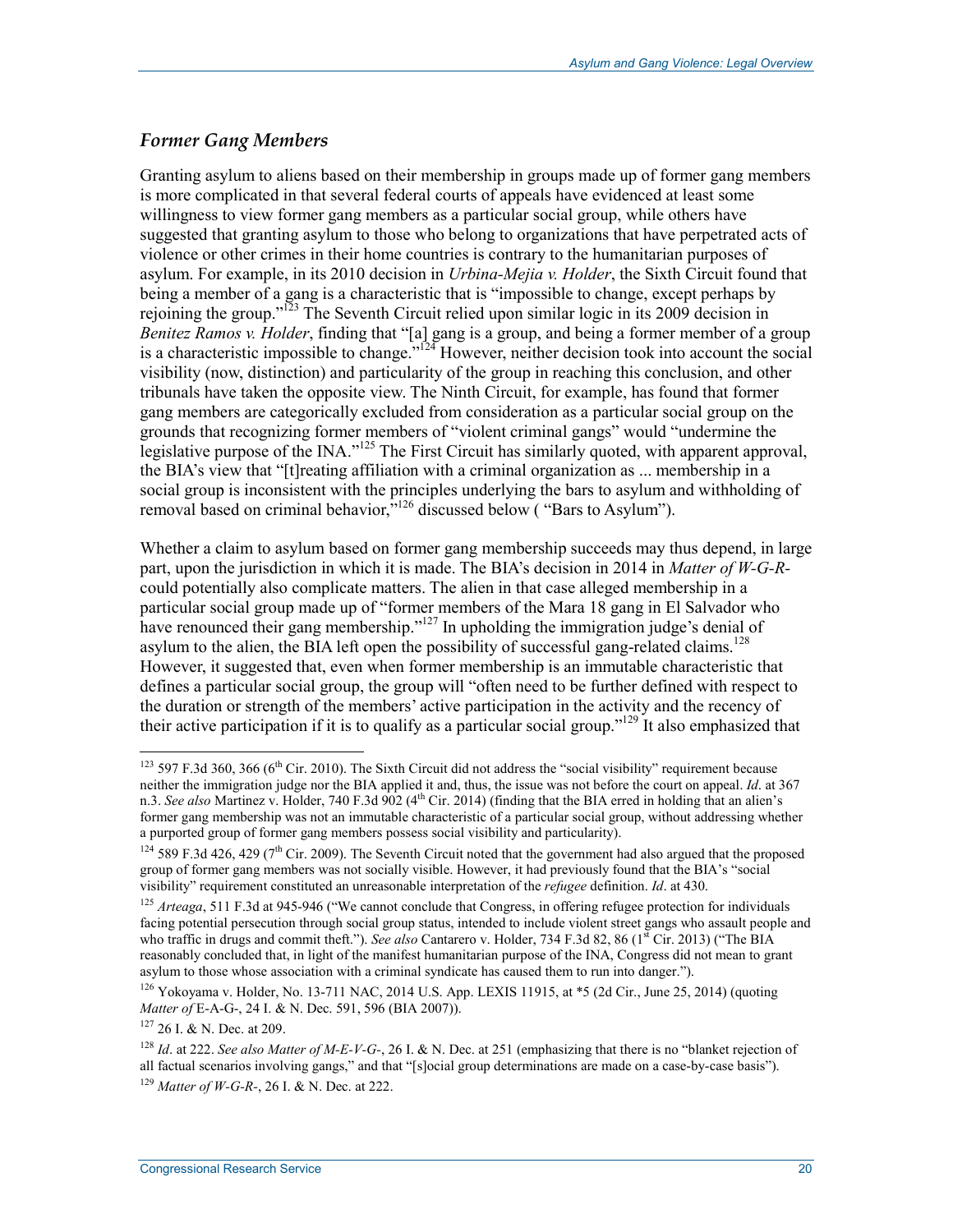showing that a group of former gang members is socially distinct will require documentation about the treatment or status of former gang members in society, not just documentation about gangs, gang violence, and treatment of current gang members.<sup>130</sup>

### *Witnesses or Informants against Gangs*

Witnesses and informants against gangs have also been recognized as comprising a particular social group in some cases, the most notable of which is arguably the decision by the *en banc*  Ninth Circuit in 2013 in *Henriquiz-Rivas v. Holder*. 131 There, a majority of the Ninth Circuit reversed a BIA decision denying asylum to an alien who claimed to fear persecution on account of her membership in a group made up of "person[s] who testified in a criminal trial against members of a gang" in El Salvador.<sup>132</sup> The majority did so because it viewed the BIA's decision as inconsistent with *Matter of C-A-*, wherein the BIA had contrasted the lack of social visibility of noncriminal informants with the social visibility of "those who testify against cartel members."<sup>133</sup> The majority also suggested that the perception of the persecutor may matter more in determining the cognizability of particular social groups than that of society generally, since those who are persecuted are persecuted "precisely because the persecutor recognizes the object of his persecution."<sup>134</sup> This view—which is not shared by all other tribunals<sup>135</sup>—would seem to have informed the majority's approach insofar as gangs may well perceive persons who testify against them as a "group" even if the rest of society does not.

However, as Judge Kozinski's dissent in *Henriquiz-Rivas* illustrates, not all courts would necessarily adopt the view that witnesses against the gangs make up a particular social group.<sup>136</sup> Judge Kozinski's concerns centered upon the majority's reading of *Matter of C-A-* and, particularly, whether the BIA, in fact, found that witnesses are a cognizable social group in *Matter of C-A-*, or whether its statement contrasting witnesses with informants is best viewed as a nonbinding *dictum*. 137 He also noted that defining a particular social group based on its visibility to the persecutors runs the risk of defining the group circularly, based on the fact that its members have been subjected to harm.<sup>138</sup>

<u>.</u>

137 707 F.3d at 1102-1103.

<sup>130</sup> *Id*. at 222, 225.

<sup>131 707</sup> F.3d 1081 (9th Cir. 2013). *See also* Diane Uchimiya, *Falling through the Cracks: Gang Victims as Casualties in Current Asylum Jurisprudence*, 23 BERKELEY LA RAZA L.J. 109, 138 n.225 (noting case wherein the immigration judge recognized a particular social group consisting of family members of those who actively oppose gangs in El Salvador by agreeing to be prosecutorial witnesses without compensation).

<sup>132 707</sup> F.3d at 1083.

<sup>133</sup> *Id*. at 1092 (quoting *Matter of C-A-*, 23 I. & N. Dec. at 960 ("[V]isibility is limited to those informants who are discovered because they appear as witnesses or otherwise come to the attention of cartel members.").

<sup>134</sup> *Id*. at 1089.

<sup>135</sup> *See, e.g.*, *Mendez-Barrera*, 602 F.3d at 27 ("The relevant inquiry is whether the social group is visible in the society, not whether the alien herself is visible to the alleged persecutors."); *In re* A-M-E, 24 I. & N. Dec. 69, 74 (BIA 2007) (similar).

<sup>&</sup>lt;sup>136</sup> *See also* Soriano v. Holder, 569 F.3d 1162 (9<sup>th</sup> Cir. 2009) (affirming the BIA's finding that "government" informants" do not constitute a cognizable social group); Scatambuli v. Holder, 558 F.3d 53 ( $1<sup>st</sup> Cir. 2009$ ) (persons who provided the U.S. government information about a smuggling ring not a cognizable group); *Matter of* C-A-, 23 I. & N. Dec. 951 (BIA 2006).

<sup>&</sup>lt;sup>138</sup> *Id.* at 1102 (arguing that "[d]efining a social group in terms of the perception of the persecutor risks finding that a group exists consisting of a persecutor's enemies list").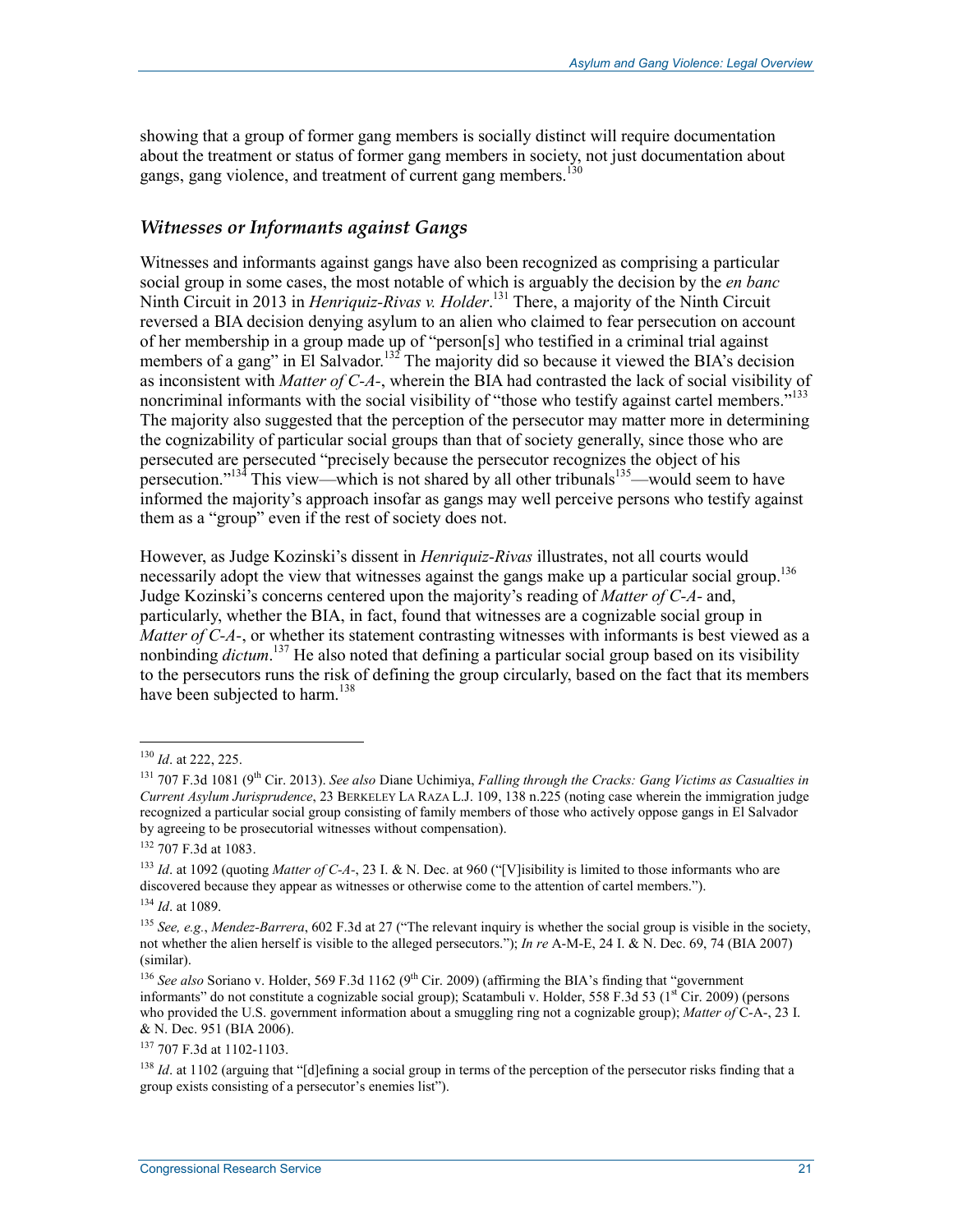Other cases involving groups of witnesses or informants have failed on nexus grounds, because the persecutors are seen as motivated not by the alien's membership in a particular social group, but by personal retribution (see "On Account of").<sup>139</sup>

### *Family Members of Persons in the Foregoing Categories*

Groups based on families were among the first social groups recognized by the BIA,<sup>140</sup> and family has since been described as a "prototypical example" of a particular social group.<sup>141</sup> In keeping with this view, some courts have been willing to consider the families of persons in some way affected by gang violence as a cognizable social group for purposes of asylum.<sup>142</sup> Other courts have been more skeptical.<sup>143</sup> Whether the group members share a common, immutable characteristic (i.e., family membership), and whether the group is defined with particularity, have generally not been at issue.<sup>144</sup> The requirement of social visibility (now social distinction), in contrast, has posed greater difficulties, since the family group must be one that is recognized as a discrete group.<sup>145</sup> Such recognition from the alien's society at large can be hard to come by unless the family in question is particularly famous or otherwise well known.<sup>146</sup> although it could

<sup>&</sup>lt;u>.</u> <sup>139</sup> *See* Amilcar-Orellana v. Mukasey, 551 F.3d 86 (1<sup>st</sup> Cir. 2008).

<sup>140</sup> *See, e.g.*, *In re* H-, 21 I. & N. Dec. 337 (BIA 1996) (recognizing family membership in the Marehan subclan in Somalia as a social group); *Matter of Acosta*, 19 I. & N. Dec. at 232-233 ("A purely linguistic analysis of this ground of persecution [i.e., particular social group] suggests that it may encompass persecution seeking to punish either people in a certain relation, or having a certain degree of similarity, to one another or people of like class or kindred interests, such as shared ethnic, cultural, or linguistic origins, education, *family background*, or perhaps economic activity.") (emphasis added). The BIA subsequently dropped the focus upon persecution as "punishment" suggested here.

<sup>141</sup> *Sanchez-Trujillo*, 801 F.2d at 1576-1577.

<sup>&</sup>lt;sup>142</sup> See, e.g., Aldana-Ramos v. Holder, 757 F.3d 9 (1<sup>st</sup> Cir. 2014) (remanding the asylum claim to the BIA upon finding that the aliens' family could meet the criteria for membership in a particular social group); Crespin-Valladares v. Holder,  $632$  F.3d 117 ( $4<sup>th</sup>$  Cir. 2011) (family members of El Salvadoran citizens who actively opposed gangs by agreeing to be prosecutorial witnesses constitute a protected social group); *Lopez-Soto*, 383 F.3d at 235-236 (immigration judge accepting the immediate family as a particular social group); Molina-Estrada v. INS, 293 F.3d 1089, 1095 (9<sup>th</sup> Cir. 2002) (stating that family may constitute a particular social group in some circumstances); Martinez-Seren v. Holder, 394 F. App'x 404 (remanding to the BIA for consideration of the family as a particular social group); Elyse Wilkinson, *Examining the Board of Immigration Appeals' Social Visibility Requirement for Victims of Gang Violence Seeking Asylum*, 62 ME. L. REV. 387, 390 n.14 (noting a case where the immigration judge recognized as a particular social group a "subset of nuclear [] family at which MS 13 directed its persecution because [] (the respondent's brother) refused to join MS").

<sup>&</sup>lt;sup>143</sup> See, e.g., Bonilla-Morales v. Holder, 607 F.3d 1132 (6<sup>th</sup> Cir. 2010) (expressing doubt about a particular social group made up of family members of youth who have been subject to gang recruitment efforts, but not reaching the issue because the claim failed the "nexus" requirement); *Hernandez Tumacaj*, 535 F. App'x at 865-866 (BIA not required to address whether the alien's family constituted a particular social group where a "nexus" was found to be lacking); Perez-Perez v. Holder, No. 13-1711, 2014 U.S. App. LEXIS 8767 (4<sup>th</sup> Cir., May 9, 2014).

<sup>&</sup>lt;sup>144</sup> *But see In re S-E-G-*, 24 I. & N. Dec. 579 at (rejecting family as a social group because it was not particular enough).

<sup>145</sup> *See, e.g.*, *Constanza*, 647 F.3d at 753-754 (proposed social group of "family that experienced gang violence" not socially visible); *Ulloa Santos*, 552 F. App'x at 202 (remanding the case to the BIA for consideration of whether the persecution had a nexus to a protected ground, but not requiring reconsideration of the finding that the proposed social group of the alien's family lacked visibility). *See also* notes 134 and 138 and accompanying text (discussing whose perception of the group—that of the society at large or the persecutor—matters most).

<sup>146</sup> *See, e.g.*, *Aldana-Ramos*, 757 F.3d at 22 ("There may be scenarios in which a wealthy family, targeted in part for its wealth, may still be the victims of persecution as a family. For instance, a local militia could single out a prominent wealthy family, kidnap family members for ransom, effectively drive the family into poverty, and pursue them throughout the country in order to show the local community that even its most prominent families are not immune and that the militia's rule must be respected.").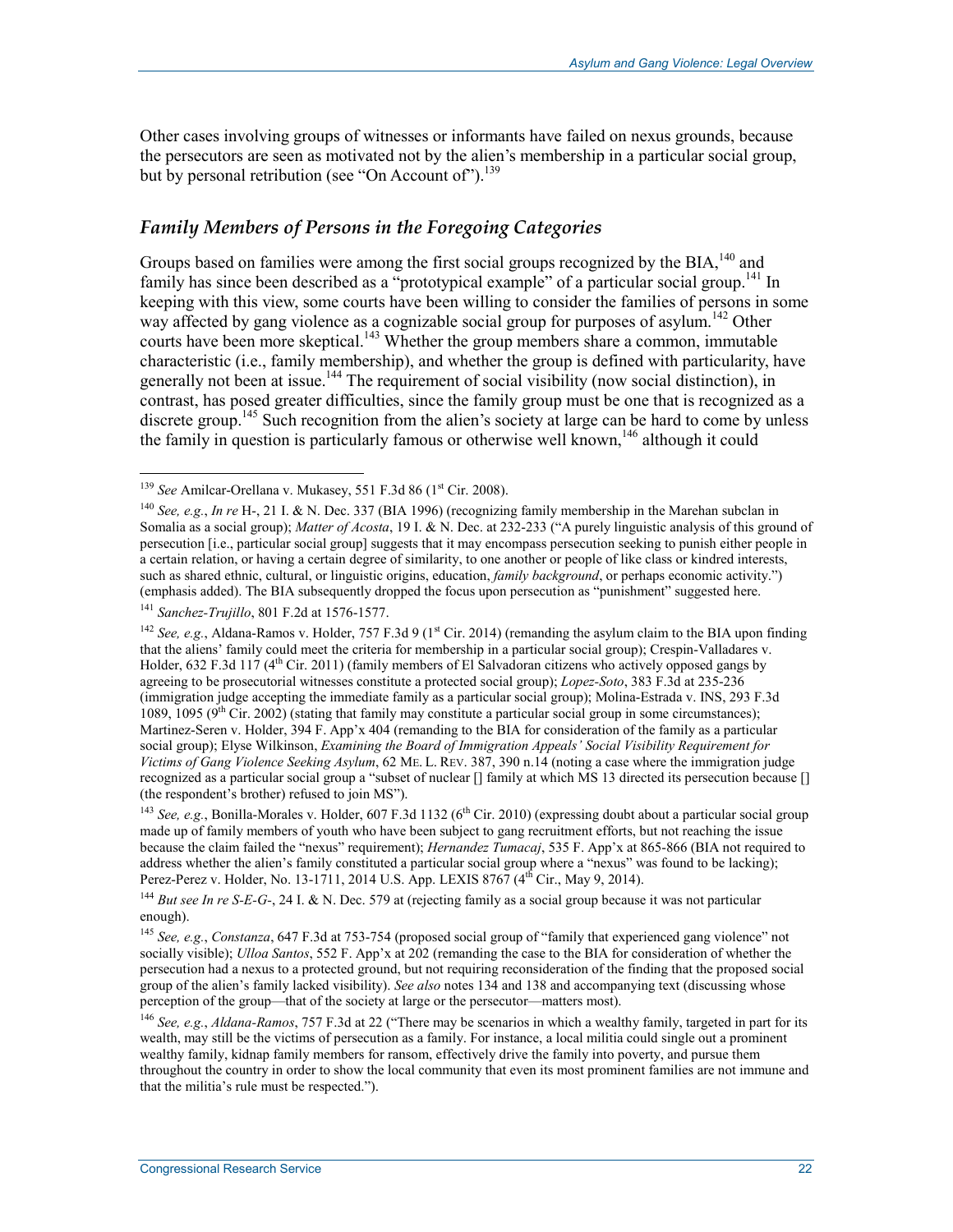potentially be more easily shown when the focus is upon the perceptions of the alleged persecutor.147

A perceived lack of a "nexus" between the feared persecution and the alien's belonging to a particular family could also pose issues.<sup>148</sup>

## **Bars to Asylum**

The INA also articulates certain bars to asylum, expressly prohibiting the executive branch from granting asylum to aliens who ordered, incited, assisted, or otherwise participated in the persecution of any person on account of race, religion, nationality, political opinion, or membership in a particular social group.<sup>149</sup> Also barred are aliens who may otherwise meet the requirements of the *refugee* definition, but (1) having been convicted of a "particularly serious crime," constitute a danger to the U.S. community; (2) committed a "serious nonpolitical crime" outside the United States prior to arriving here; (3) are reasonably believed to be a danger to U.S.

security; (4) are inadmissible or deportable on certain terrorist grounds; or (5) were firmly resettled in another country prior to coming to the United States.<sup>150</sup> The INA further provides that aliens who have been convicted of "aggravated felonies"—which the INA defines to mean certain specified crimes (e.g., murder, rape, sexual abuse of a minor), as well as "crimes of violence" for which the term of imprisonment is at least one  $year<sup>151</sup>—are considered to have$ been convicted of particularly serious crimes.<sup>152</sup>

#### **Time Bars on Applications for Asylum**

In addition to the conduct-related bars noted here, Section 208 of the INA generally provides that aliens who cannot demonstrate by "clear and convincing evidence" that their application for asylum was filed within one year of their arrival in the United States are barred from seeking asylum. However, exceptions may be granted when the alien demonstrates, "to the satisfaction of [federal officials]" that there are changed circumstances which materially affect the alien's eligibility for asylum, or the delay in filing is related to "extraordinary circumstances."

Congress has also provided that applications for asylum by unaccompanied alien children are not subject to this time bar.

*See generally* INA §208(a)(1)(B)& (D), 8 U.S.C. §1158(a)(1)(B)& (D).

These bars can present potentially significant issues for former gang members, as to whom there could be "serious reasons" to believe they have committed "serious nonpolitical crimes" outside

<sup>&</sup>lt;sup>147</sup> Having family members who remain in the country could also pose issues for claims to asylum based on membership in a particular social group made up of a family. *See, e.g.*, *Santos-Lemus*, 542 F.3d at 743 ("Santos-Lemus's mother's continuing safety in El Salvador is substantial evidence supporting the Board's finding that Santos-Lemus does not have a well-founded fear of future persecution. We have considered the continuing safety of family members to be an important factor in determining whether a petitioner has a well-founded fear of future persecution.").

<sup>&</sup>lt;sup>148</sup> *See, e.g.*, de Abarca v. Holder, No. 13-1081, 2014 U.S. App. LEXIS 13020 (1<sup>st</sup> Cir. 2014) (upholding the denial of asylum).

<sup>149</sup> As previously noted, those who have engaged in persecution are expressly excluded from the definition of *refugee*. *See supra* note 13 and accompanying text.

<sup>150</sup> INA §208(b)(2)(A)(i)-(vi), 8 U.S.C. §1158(b)(2)(A)(i)-(vi).

<sup>&</sup>lt;sup>151</sup> INA §101(a)(42), 8 U.S.C. §1101(a)(42).

<sup>&</sup>lt;sup>152</sup> INA §208(b)(2)(B)(i), 8 U.S.C. §1158(b)(2)(B)(i).